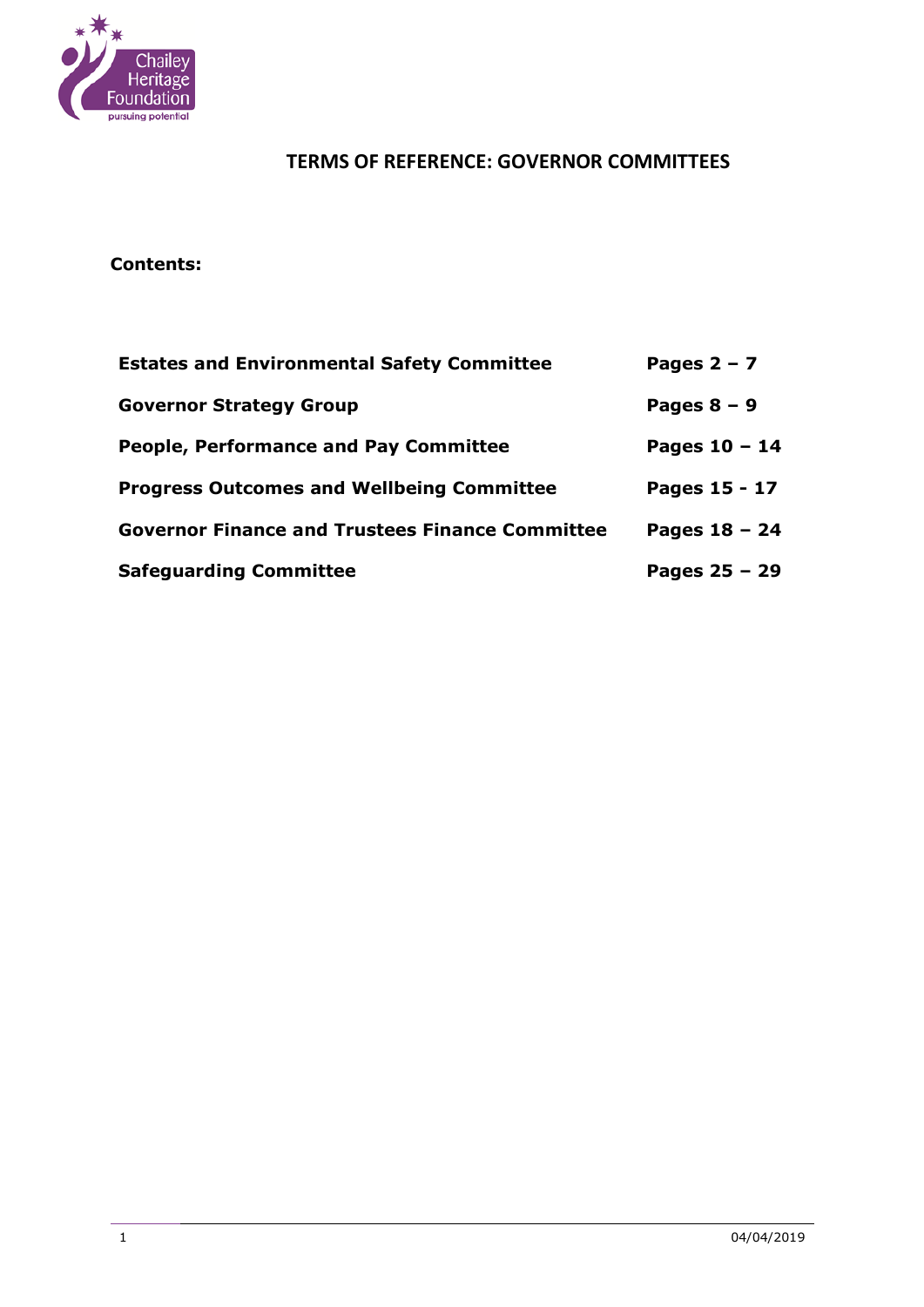

|                                            | <b>TERMS OF REFERENCE: GOVERNOR COMMITTEES</b>                                                                                                                                                                                                                                                                                                                                                                                                                                                                                                                                                                                                                                                                                                                                                                                                                                                                                                                                                                                                                                                                                                         |
|--------------------------------------------|--------------------------------------------------------------------------------------------------------------------------------------------------------------------------------------------------------------------------------------------------------------------------------------------------------------------------------------------------------------------------------------------------------------------------------------------------------------------------------------------------------------------------------------------------------------------------------------------------------------------------------------------------------------------------------------------------------------------------------------------------------------------------------------------------------------------------------------------------------------------------------------------------------------------------------------------------------------------------------------------------------------------------------------------------------------------------------------------------------------------------------------------------------|
|                                            | <b>ESTATES AND ENVIRONMENTAL SAFETY COMMITTEE</b>                                                                                                                                                                                                                                                                                                                                                                                                                                                                                                                                                                                                                                                                                                                                                                                                                                                                                                                                                                                                                                                                                                      |
| Nature of the<br><b>Committee</b>          | A committee of the Governing Board meeting at least 3<br>times a year and responsible for the Capex Sub Committee<br>The strategic development of the Foundation together with<br>the Charity's property is the responsibility of the Trustee<br>Board. As a result, this Committee is also responsible to the<br>Trustee Board - through the Trustees' Finance Committee -<br>for the maintenance and proper repair of the Charity's<br>property and operates within capital and maintenance<br>programmes set by the Trustee Board                                                                                                                                                                                                                                                                                                                                                                                                                                                                                                                                                                                                                   |
| <b>Link Manager</b>                        | <b>Estates Manager</b>                                                                                                                                                                                                                                                                                                                                                                                                                                                                                                                                                                                                                                                                                                                                                                                                                                                                                                                                                                                                                                                                                                                                 |
| Scope of<br><b>Responsibilities</b>        | The Charity's estate including buildings and resources<br>$\bullet$<br>The maintenance and capital programmes and associated<br>$\bullet$<br>projects<br>The Health and Safety of employees and Foundation clients<br>$\bullet$<br>Environmental policy<br>$\bullet$<br>Security<br>$\bullet$<br>Foundations vehicles, transport and site access<br>$\bullet$<br><b>Utilities</b><br>$\bullet$<br>Maintenance, cleaning and laundry services<br>$\bullet$<br>Engineering function<br>$\bullet$                                                                                                                                                                                                                                                                                                                                                                                                                                                                                                                                                                                                                                                         |
| <b>Specific</b><br><b>Responsibilities</b> | 1. To ensure that the Charity complies with statutory<br>requirements under the relevant Health and Safety legislation<br>and creates a safe, healthy and sustainable environment for<br>all users of the site including employees and visitors<br>2. To ensure the Foundation buildings, equipment and services<br>and its policies comply with Ofsted and CQC requirements and<br>that managers and employees receive appropriate training<br>and support to achieve the highest outcomes.<br>3. To keep under review the Charity's business continuity plan to<br>ensure that potential risks are anticipated, plans are in place<br>and there is the capacity to respond in a timely and effective<br>way.<br>4. To have oversight of the work of the Foundation's Engineering<br>Team and its annual programme of work.<br>5. To keep under review and make recommendations on the<br>Charity's environmental and energy efficiency policy and that<br>it is achieved in a sustainable and cost effective way.<br>6. To have oversight of the Foundation's capital assets in order<br>to secure that the Foundation has appropriate buildings and |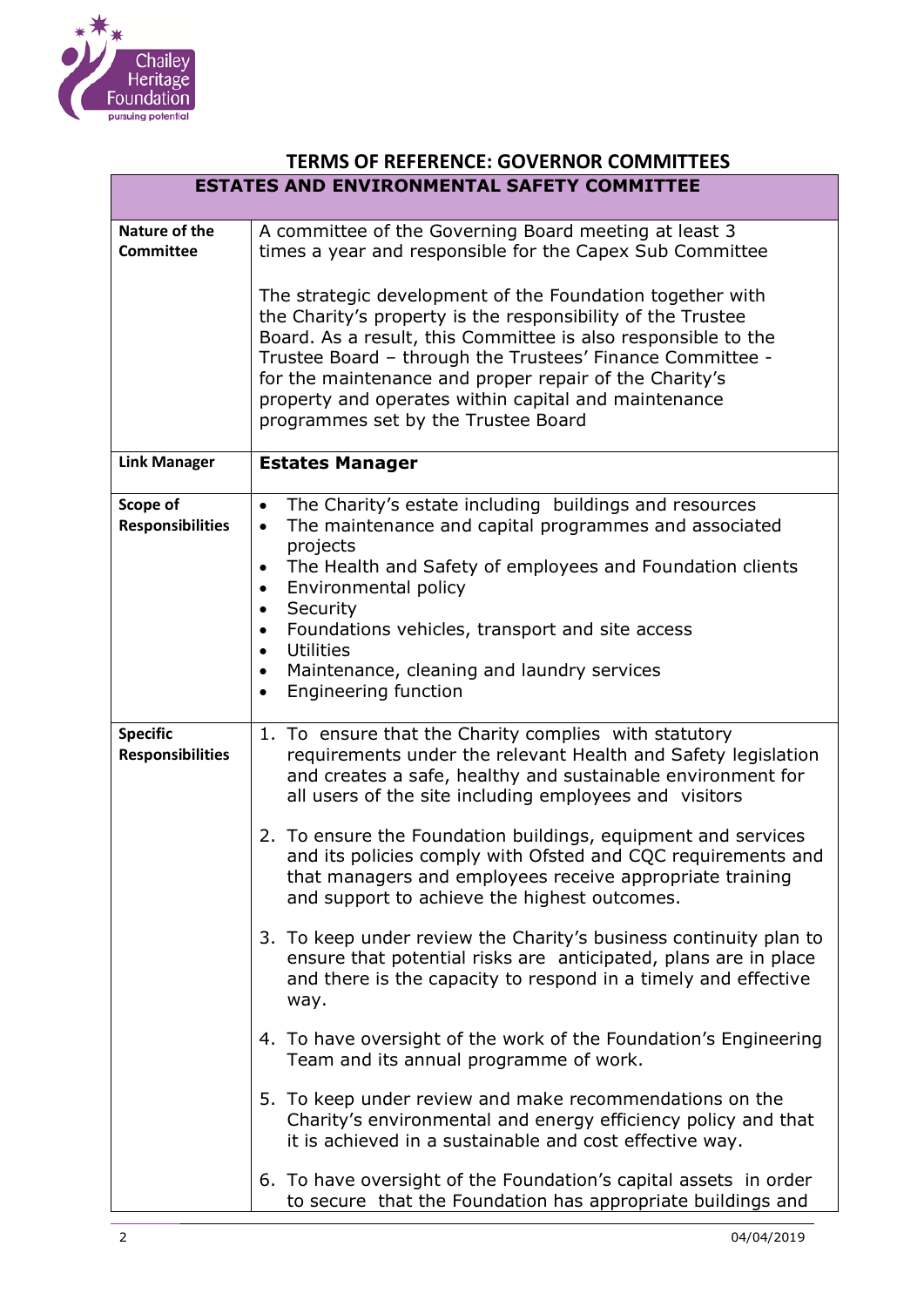

|                       | infrastructure necessary to operate its services efficiently and<br>effectively and meet all statutory requirements while<br>preserving the character and heritage of the charity's property<br>and environment                                                              |
|-----------------------|------------------------------------------------------------------------------------------------------------------------------------------------------------------------------------------------------------------------------------------------------------------------------|
|                       | 7. To contribute to the successful formulation and completion of<br>strategic capital appeals and projects.                                                                                                                                                                  |
|                       | 8. To make recommendations to the Governors' Finance and<br>Trustees' Finance Committees on the long-term capital<br>programme and prioritisation of funding required to meet<br>current and future service needs.                                                           |
|                       | 9. To make recommendations to the Board through the Finance<br>Committee on the 5 year maintenance programme required to<br>maintain the charity's estate and equipment and to endorse<br>priorities for the next financial year and agree any necessary<br>in-year changes. |
|                       | 10. To oversee the completion of the current year's maintenance<br>and capital programmes to secure timely, efficient and cost<br>effective implementation and where responsibilities are<br>delegated to keep these under review.                                           |
|                       | 11. To secure good value for money in capital projects, overseeing<br>arrangements for procurement of services and authorising<br>arrangements for projects over £50K                                                                                                        |
|                       | 12. To keep under review and make recommendations on<br>management of capital projects set out in the Finance Manual,<br>including definitions of capital items <sup>1</sup> , levels of delegation and<br>procurement arrangements.                                         |
|                       | 13. To keep under review the operation of the Estates team and<br>to approve and monitor the implementation of Department<br>Improvement Plan (DIP) effective management and<br>development                                                                                  |
|                       | Three Governors or two Governors and one Trustee                                                                                                                                                                                                                             |
| Quorum                |                                                                                                                                                                                                                                                                              |
| <b>Standing Items</b> | Chair's commentary on scheduled site visit<br>Report from regular site inspection (Estates Manager with HT<br>٠<br>(school) and DOSC (residences LSC Hub) and CEO (admin)                                                                                                    |

j  $1$  Any item less than £2,500 is not a capital item and should be funded from the *operational budget.*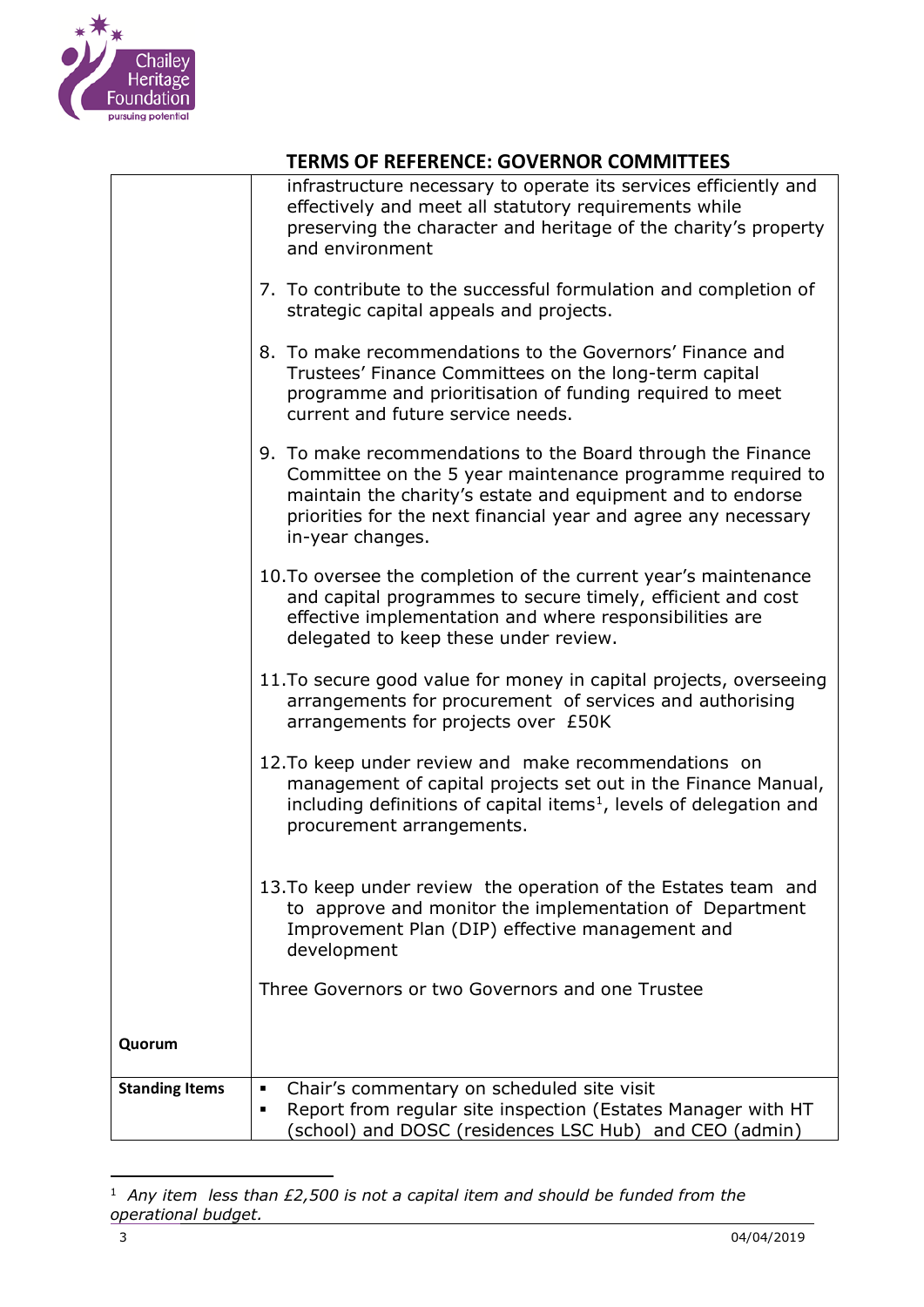

|               | <b>TERMS OF REFERENCE: GOVERNOR COMMITTEES</b>                                                                                                                                                                                                                                                                                                                                                                                                                                                                                                                                                                                                                                                               |
|---------------|--------------------------------------------------------------------------------------------------------------------------------------------------------------------------------------------------------------------------------------------------------------------------------------------------------------------------------------------------------------------------------------------------------------------------------------------------------------------------------------------------------------------------------------------------------------------------------------------------------------------------------------------------------------------------------------------------------------|
|               | Summary Report from the Estates Manager including Termly<br>$\blacksquare$<br>Data and KPI Analysis<br>Capex update including projects in the pipeline with the:<br>$\bullet$<br>Intended timescales for the project up to 3 years ahead<br>$\circ$<br>Estimated total capital costs<br>$\circ$<br>o Proportion of the total to be raised from CHF Trustees'<br>Reserves and from external donations/ capital appeal.<br>expenditure by the Estates Manager from the<br>$\circ$<br>emergency maintenance fund <sup>2</sup><br>Minutes of Staff Health & Safety Committee<br>٠<br>Policies and Procedures updates and reviews<br>٠<br>Risk Register and Update<br>٠<br>Impact of the Governors/Committee<br>٠ |
| Autumn        | <b>Estates DIP</b><br>$\blacksquare$<br>Work schedule, estimates and priorities for year<br>٠<br>Annual report from the Engineering Team to include strategic<br>٠<br>objectives and priorities for coming year, and a summary of<br>the engineering budget. (19/10/17 EES)<br>SCIP & SIP exception report relevant to EES (DH and DOSC)<br>٠                                                                                                                                                                                                                                                                                                                                                                |
| <b>Spring</b> | Spring report on DIP<br>٠<br>Spring report on SCIP & SIP actions relevant to EES (DH and<br>DOSC)<br>Annual report/review on site access, transport, traffic<br>٠<br>movement and parking                                                                                                                                                                                                                                                                                                                                                                                                                                                                                                                    |
| <b>Summer</b> | DIP progress<br>$\blacksquare$<br>Review of maintenance, and capital programmes for next<br>٠<br>year (pre-budget) - estimates and priorities<br>Outcome of SCIP & SIP actions relevant to EES (DH and<br>٠<br>DOSC)<br>Annual report on cleaning contractors; infection control<br>٠                                                                                                                                                                                                                                                                                                                                                                                                                        |

▪ Annual Review of Terms of Reference

 $\overline{a}$ <sup>2</sup> *For 2014/15 set at £25k for small unexpected items of repairs and renewals*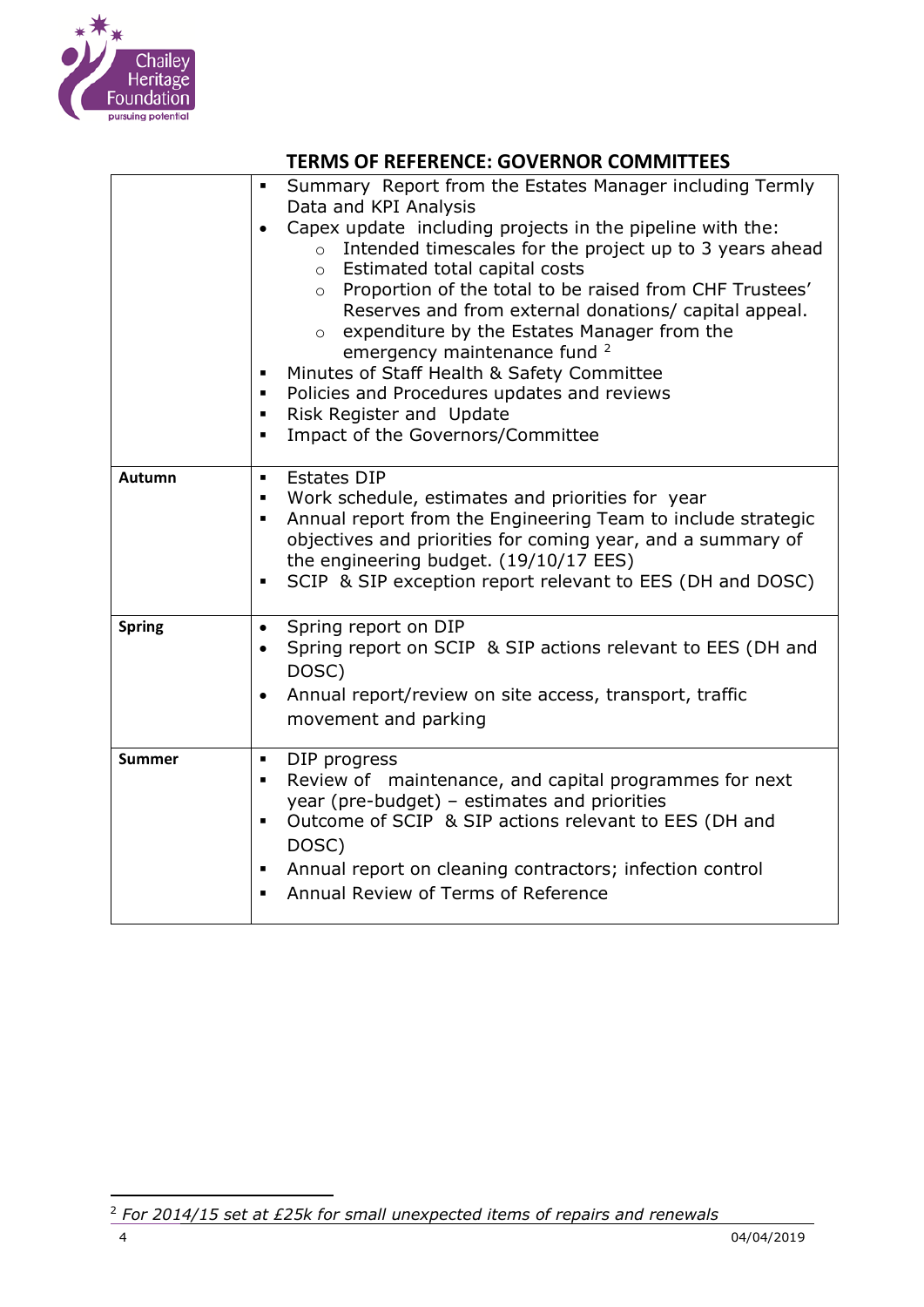

|                           | <b>Name</b>           | Role                    |
|---------------------------|-----------------------|-------------------------|
| <b>Members</b><br>2018-19 | Alison Grover         | Chair                   |
|                           | Mike Atkinson         |                         |
|                           | Jenny Clark           |                         |
|                           | Robin Meyer           | Trustee - Observer      |
|                           |                       |                         |
|                           |                       |                         |
| <b>Attended by</b>        | <b>Helen Hewitt</b>   | <b>Chief Executive</b>  |
|                           | <b>Richard Green</b>  | Deputy Head             |
|                           | Denise Banks          | Director of Social Care |
|                           | <b>Martin Nelhams</b> | <b>Estates Manager</b>  |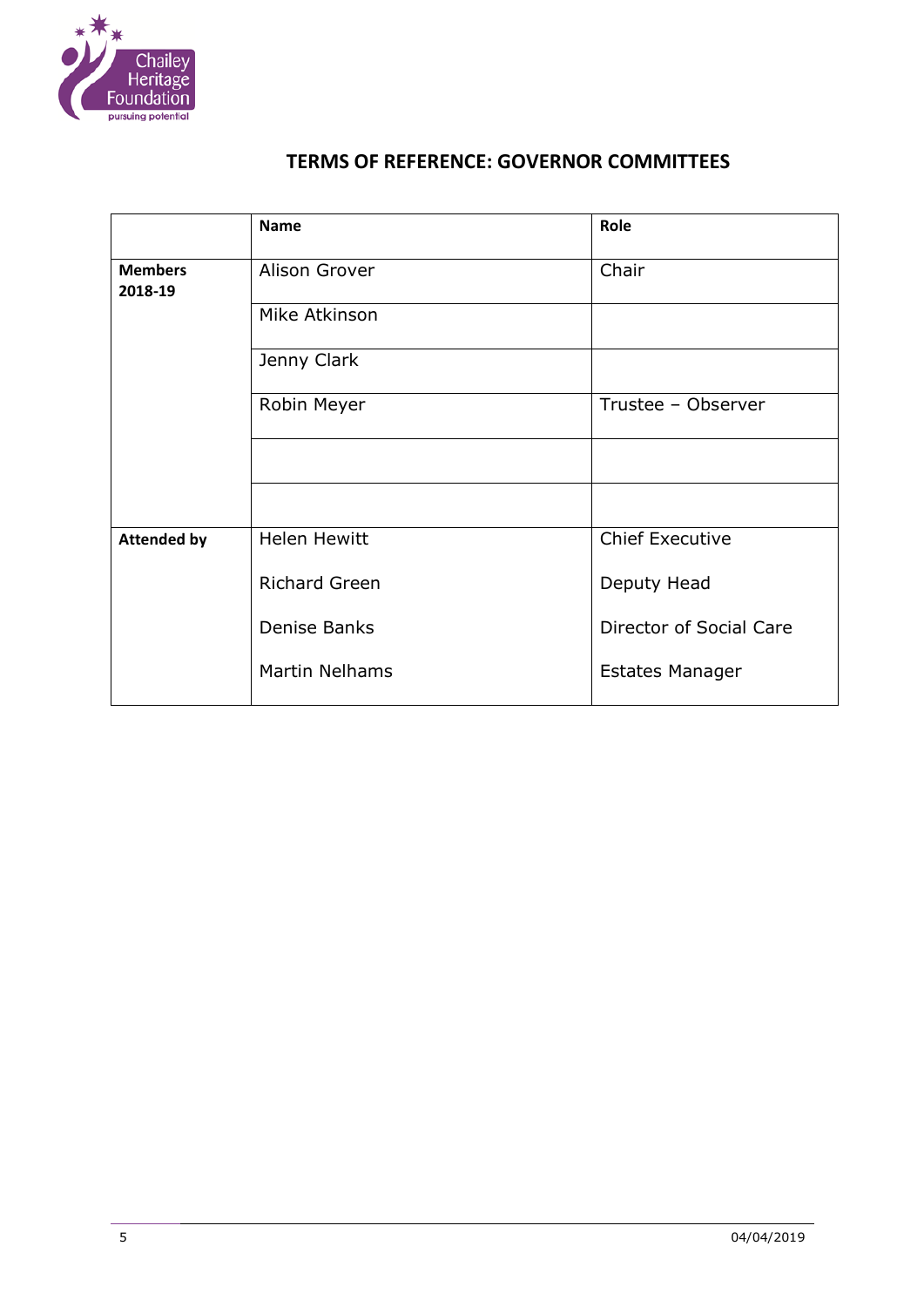

| <b>CAPEX Sub Committee</b>                 |                                                                                                                                                                                                                                                                                                                                                                                                                                                                        |
|--------------------------------------------|------------------------------------------------------------------------------------------------------------------------------------------------------------------------------------------------------------------------------------------------------------------------------------------------------------------------------------------------------------------------------------------------------------------------------------------------------------------------|
| Membership                                 | <b>Chair of Estates Committee</b><br>Member of Estates Committee<br><b>Chair of Finance Committee</b><br>Representative of the Trustees' as adviser / observer The Chair of<br>the Trustees' Finance Committee may also attend<br>The meeting to be chaired by a Governor who is also a Trustee.                                                                                                                                                                       |
| In attendance                              | Estates Manager, Director of Finance, Chief Executive                                                                                                                                                                                                                                                                                                                                                                                                                  |
| <b>Meetings</b>                            | Every term prior to the Estates meeting and as required $-$ to<br>review capex priorities including relevant IT items and funding<br>prior to budget discussions 3<br>Ad hoc advice to the Estates Manager <sup>4</sup><br>Clerking is not required                                                                                                                                                                                                                    |
| Quorum                                     | Two Governors or one Governor and one Trustee                                                                                                                                                                                                                                                                                                                                                                                                                          |
| <b>Responsible to</b>                      | The Estates Committee and through them to the Governors' and<br><b>Trustees' Finance Committees</b>                                                                                                                                                                                                                                                                                                                                                                    |
| <b>Scope</b>                               | The Foundation's Capital Assets<br>$\bullet$<br>3 year Capital Programme<br>٠<br>Capital Projects<br>Out of scope<br>A building projects arising from capital appeal will have its own<br>project reference group reporting directly to the Trustee Board.                                                                                                                                                                                                             |
| <b>Specific</b><br><b>Responsibilities</b> | 1) To advise on the priority projects for the Foundation's rolling<br>3 year capex programme taking into consideration<br>The Foundation's plans for service development<br>The accommodation needs of current services<br>The good maintenance of the Foundation's property and<br>$\circ$<br>the sustainability of its estate<br>The Charity's cash reserves, fundraising capacity (and<br>$\circ$<br>views of the Trustees' Fundraising Committee) and cash<br>flow |
|                                            | 2) To advise the Estates Committee on requests to the Trustee<br>Board where the demand for capital works and/or large<br>equipment exceeds the agreed total capital allocation <sup>5</sup>                                                                                                                                                                                                                                                                           |
|                                            | 3) To have oversight and advise on capex proposals within the<br>annual capital allocation for minor works taking account of:                                                                                                                                                                                                                                                                                                                                          |

 3 *Early May before Estates meeting . 4 Ad hoc meetings may be held as required and may be virtual – video or phone conferencing or through email exchange 5 In 2015-16 £300k over 3 years*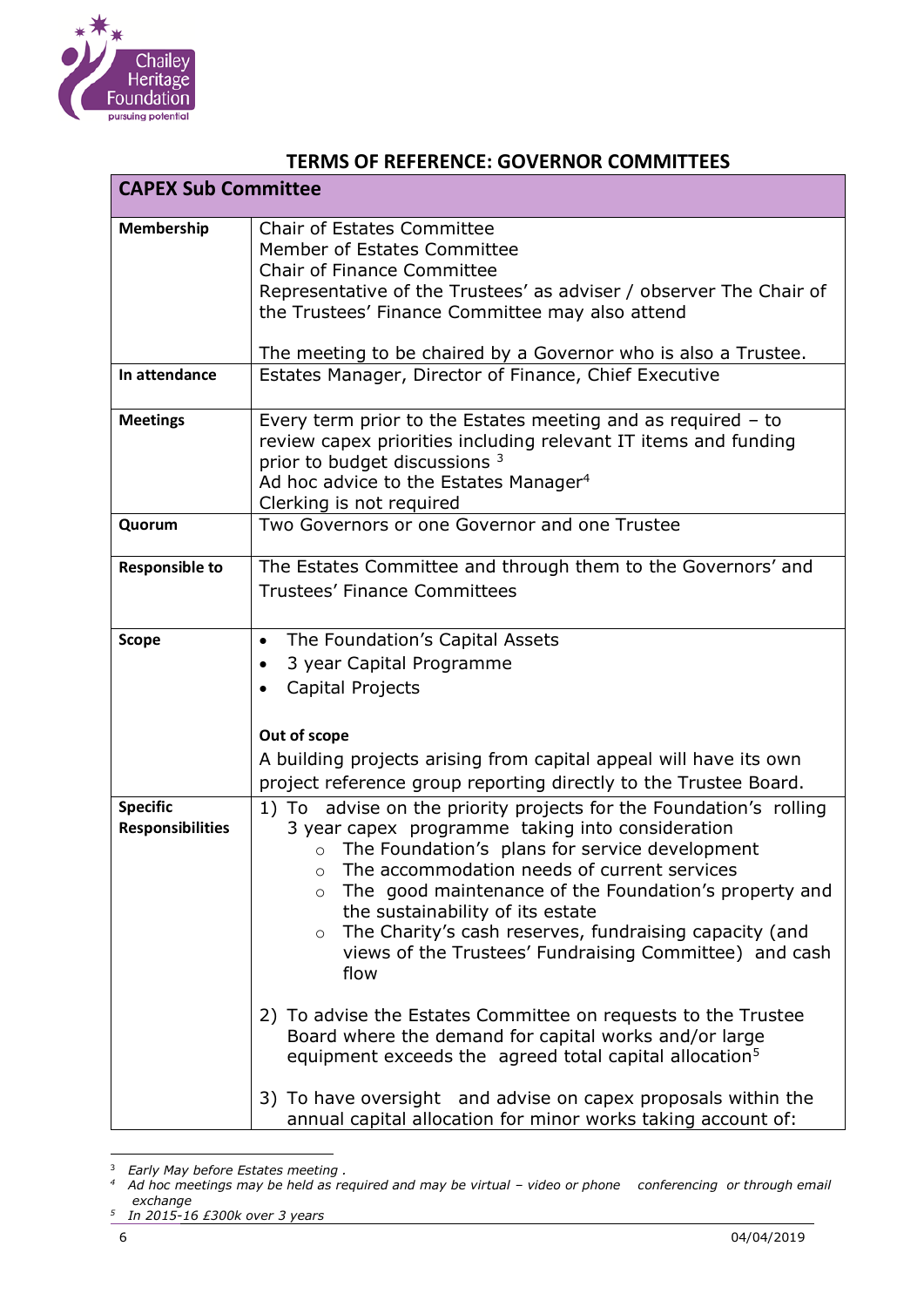

|  | $\circ$ Statutory requirements                             |
|--|------------------------------------------------------------|
|  | $\circ$ Impact on services including service disruption    |
|  | o The flexibility to move projects between financial years |
|  | within the 3 year rolling programme <sup>6</sup>           |
|  | o Any contribution from the Chief Executive's Reserve      |
|  | towards minor capital works                                |

*<sup>6</sup> The actual annual capex spend may fluctuate both below and above the agreed annual budget (currently £100K) In a year where the actual capex spend exceed this sum (£100K), the amount available in the following year, reduces to maintain the agreed annual average capital expenditure over the two years.*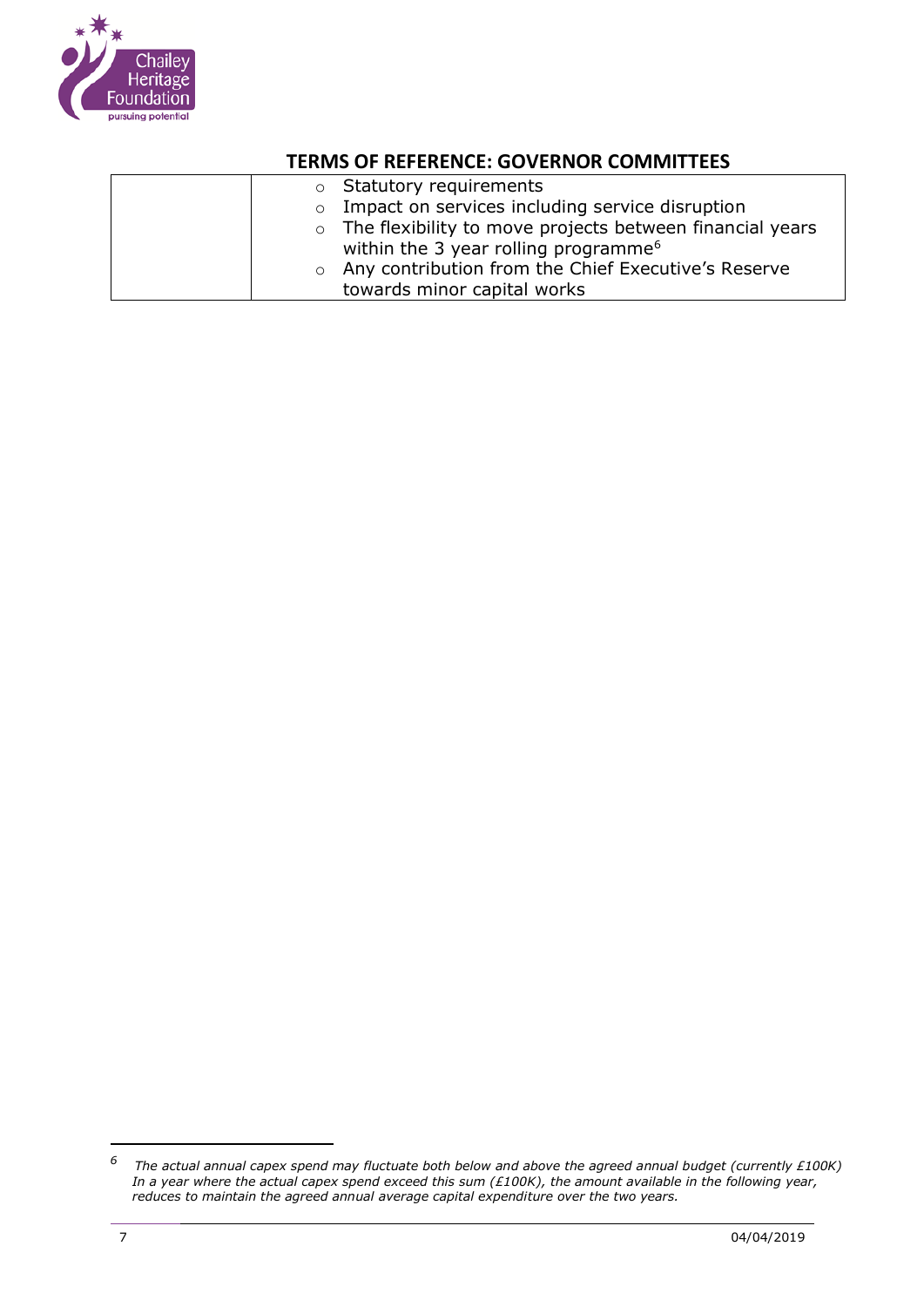

|                                     | <b>GOVERNOR STRATEGY GROUP</b>                                                                                                                                        |
|-------------------------------------|-----------------------------------------------------------------------------------------------------------------------------------------------------------------------|
| Nature of the<br><b>Committee</b>   | This committee meets twice a year - once a year jointly with the Trustees'<br><b>Strategy Group</b>                                                                   |
|                                     | Meetings may be called at any time, should the need arise                                                                                                             |
| <b>Link Manager</b>                 | <b>Chief Executive</b>                                                                                                                                                |
| Scope of<br><b>Responsibilities</b> | To keep under review the vision, and strategic direction and development of<br>each service taking into account                                                       |
|                                     | a) objects of the charity, its vision and strategic plans and financial position                                                                                      |
|                                     | b) changes the regulatory, political, social, financial, technological<br>environment in which the Foundations' services operate                                      |
|                                     | c) current developments and proposals for development                                                                                                                 |
|                                     | d) possible future developments                                                                                                                                       |
|                                     | To advise and support the charity's leadership team                                                                                                                   |
|                                     | To advise and link with the Trustees' Strategy Group                                                                                                                  |
|                                     | To advise the Governing Board and Trustees on the resources required to<br>support the strategic development of current and future services delivery.                 |
|                                     | To monitor and advise on the partnership with Chailey Heritage Clinical<br>Services and the relevant NHS Trust                                                        |
|                                     | To have an overview of the operation of the governing body and to make<br>recommendations to the Governing Board to optimise the effectiveness of the<br><b>Board</b> |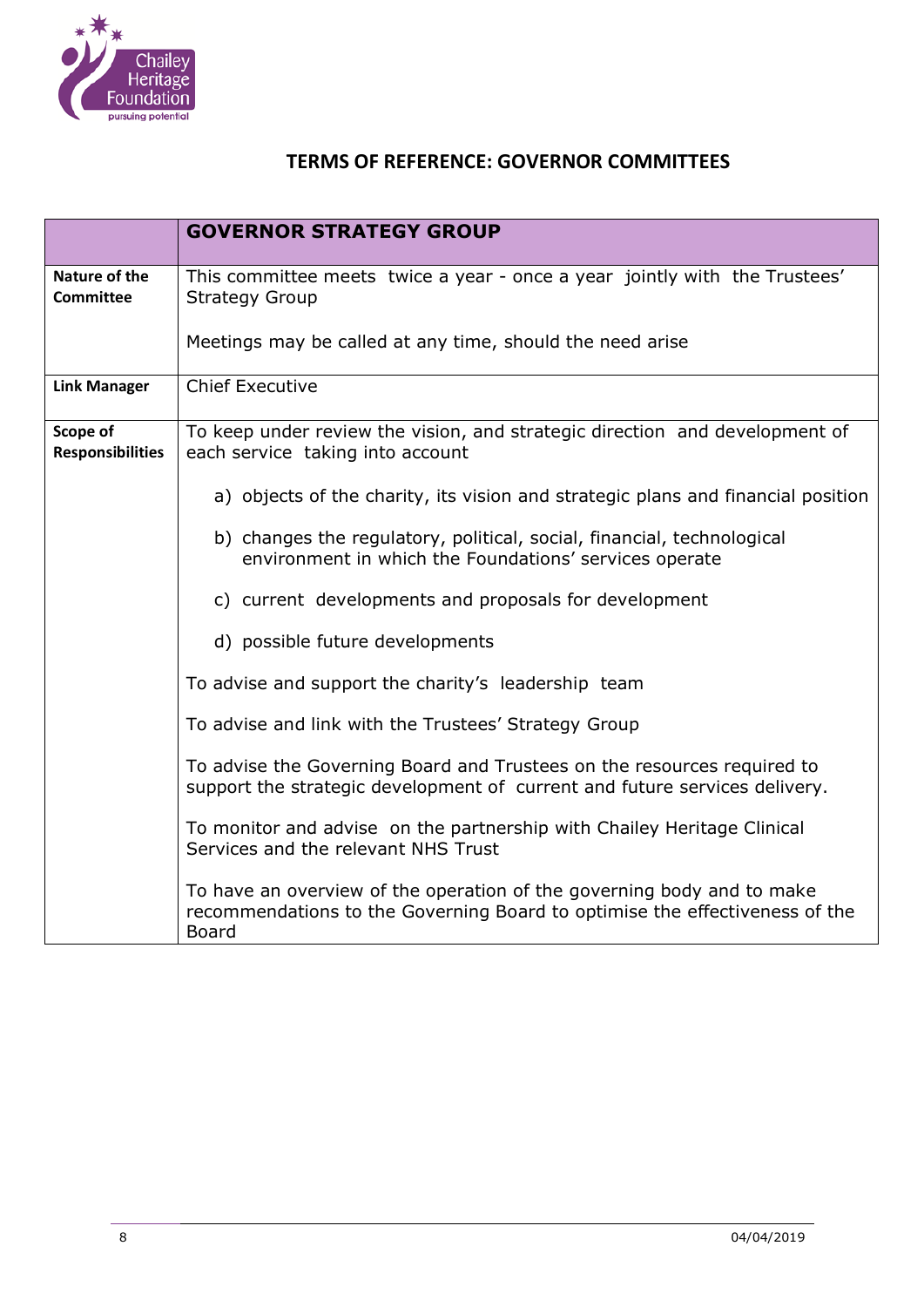

| <b>Specific</b><br><b>Responsibilities</b> | To support and advise the Chief Executive, Headteacher and Director of Social<br>Care, acting as critical friend on the development, implementation and<br>delivery of strategic proposals and new developments<br>To be available to advice to the senior team on matters of particular difficulty,<br>sensitivity or urgency<br>To establish exceptional working arrangements where the need arises<br>To have an overview of the promotion of the operational services of the charity<br>To make recommendations to the Governing Board on the effective operation<br>of the Board and its committees |
|--------------------------------------------|----------------------------------------------------------------------------------------------------------------------------------------------------------------------------------------------------------------------------------------------------------------------------------------------------------------------------------------------------------------------------------------------------------------------------------------------------------------------------------------------------------------------------------------------------------------------------------------------------------|
| Quorum                                     | <b>Three Governors</b>                                                                                                                                                                                                                                                                                                                                                                                                                                                                                                                                                                                   |
| <b>Reports</b>                             | Primarily a forum for discussion rather than decision making. As required                                                                                                                                                                                                                                                                                                                                                                                                                                                                                                                                |

|                            | <b>Name</b>                       | Role                                                               |
|----------------------------|-----------------------------------|--------------------------------------------------------------------|
| <b>Members 2018-</b><br>19 | Jenny Clark                       | Chair of Governors and Progress<br><b>Outcomes &amp; Wellbeing</b> |
|                            | Mike Atkinson                     | <b>Chair of Finance</b>                                            |
|                            | Sarah Healey                      | Chair People, Performance and Pay.                                 |
|                            | Peter Griffiths                   | Chair of Safeguarding                                              |
|                            | Alison Grover                     | Chair of Estates & Environmental Safety                            |
|                            | All other Governing Board Members |                                                                    |
| <b>Attended by</b>         | <b>Helen Hewitt</b>               | <b>Chief Executive</b>                                             |
|                            | <b>Simon Yates</b>                | Headteacher                                                        |
|                            | Denise Banks                      | Director of Social Care                                            |
|                            | (by invitation)<br>Jane Cope      | Director of Finance                                                |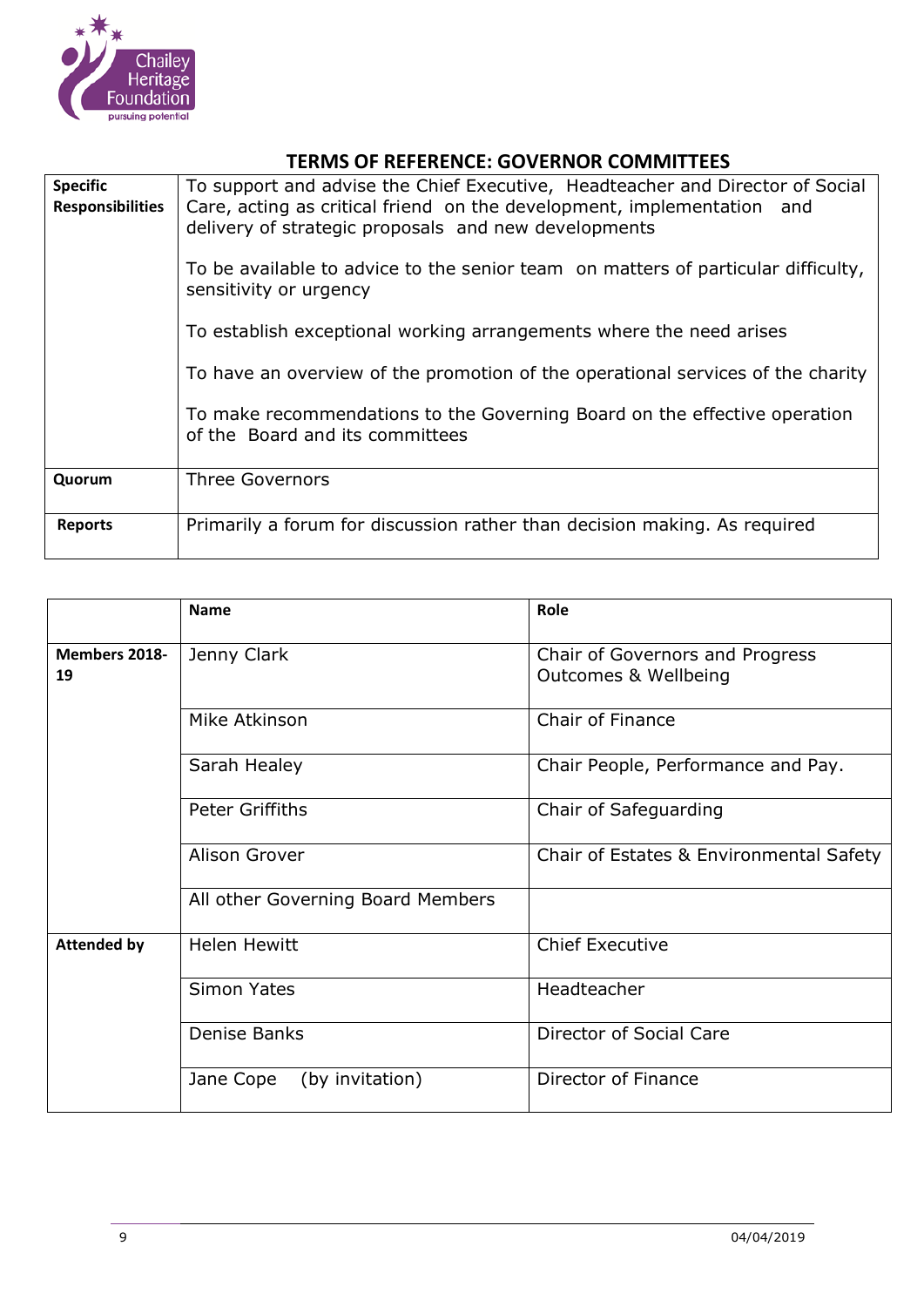

| <b>PEOPLE, PERFORMANCE &amp; PAY COMMITTEE</b>                                                                                                                                                                                                                                                                                                                                                                                                                                                                                                                                                                                                                                                                               |
|------------------------------------------------------------------------------------------------------------------------------------------------------------------------------------------------------------------------------------------------------------------------------------------------------------------------------------------------------------------------------------------------------------------------------------------------------------------------------------------------------------------------------------------------------------------------------------------------------------------------------------------------------------------------------------------------------------------------------|
| This is an Ad Hoc Committee that meets at least once a year to<br>discuss performance and pay.                                                                                                                                                                                                                                                                                                                                                                                                                                                                                                                                                                                                                               |
| Other meetings are arranged as required since HR issues do not<br>easily fit neatly into the usual cycle of meetings.                                                                                                                                                                                                                                                                                                                                                                                                                                                                                                                                                                                                        |
| The necessary oversight, monitoring and advice may be achieved<br>either through                                                                                                                                                                                                                                                                                                                                                                                                                                                                                                                                                                                                                                             |
| a) discussions between the relevant senior manager(s) and the<br>Chair<br>b) through a virtual meetings; phone calls, email, video<br>conferencing                                                                                                                                                                                                                                                                                                                                                                                                                                                                                                                                                                           |
| The Chair is the first point of contact for the Link Manager and will<br>lead consultation with other Committee members outside meetings<br>but may delegate this to the Link Manager.                                                                                                                                                                                                                                                                                                                                                                                                                                                                                                                                       |
| Much of the work of this Committee is highly confidential since it<br>relates to both the conduct and remuneration of individual staff.<br>Committee members are expected to maintain this confidentiality<br>unless or until it is agreed that it can be shared.                                                                                                                                                                                                                                                                                                                                                                                                                                                            |
| <b>Director of Human Resources</b>                                                                                                                                                                                                                                                                                                                                                                                                                                                                                                                                                                                                                                                                                           |
| People - staff and volunteers<br>a) Data Analysis<br>Analytical data on employees and volunteers over time<br>$\circ$<br>/between services <sup>7</sup><br>Key performance indicators and benchmarking 8<br>$\circ$<br>b) Core policies (eg, Recruitment, Pay, Leave, Absence,<br>Disciplinary Grievance, Capability etc.)<br>c) Organisation including management structures, reporting<br>relationships and staffing levels<br>d) Recruitment - recruitment policy and practice including safe<br>recruitment<br>e) Volunteering<br>f) Learning and Development<br>q) The HR team<br><b>Performance</b><br>Performance management policies<br>Annual Teachers' Performance Management outcomes and<br>٠<br>recommendations |
|                                                                                                                                                                                                                                                                                                                                                                                                                                                                                                                                                                                                                                                                                                                              |

<sup>7</sup> *Such as % of full/ part time staff/hours worked pa /Age profiles /Disability /Gender /Education /Specialist qualifications /Time with CHF/ Distance to travel/Pension take up/number of disciplinary & grievance hearings/ Job evaluations completed*

<sup>8</sup> *Currently absence, turnover agency use, and may change based on HR advice and People Plans*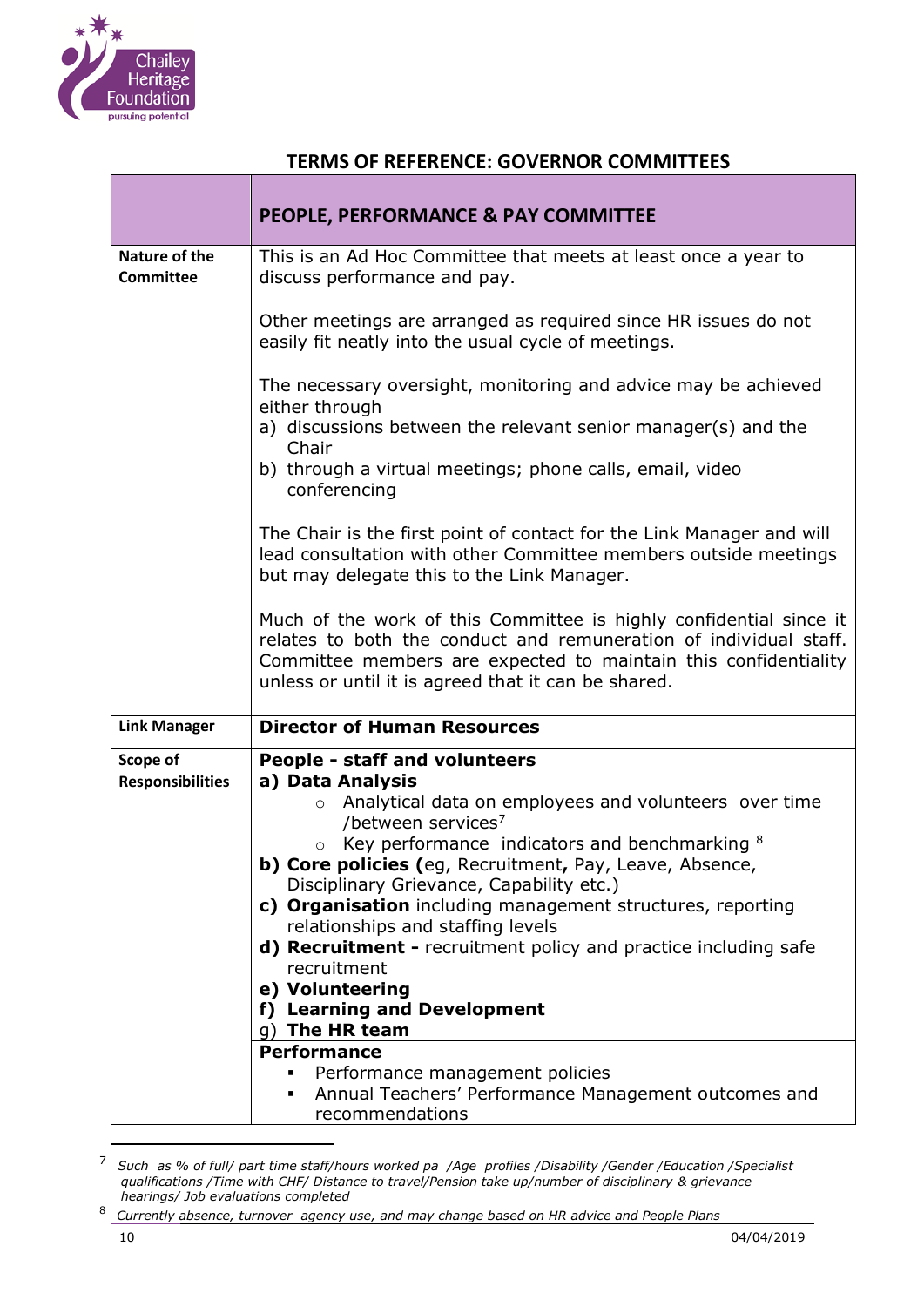

|                                            | Outcomes of performance management by exception 9<br>The outcomes of performance management of Headteacher<br>and other Directors (see annex)                                         |  |
|--------------------------------------------|---------------------------------------------------------------------------------------------------------------------------------------------------------------------------------------|--|
|                                            | Pay<br>Annual discussion around pay levels (advice to Finance<br>Committee)<br>Pay scales and remuneration<br>Pay policies<br>Job evaluation scheme<br>٠<br>Pension schemes           |  |
|                                            | Terms and Conditions including:<br>Market information on competitors / national standards<br>Policies<br>٠<br>Proposals for changes and processes for securing agreed<br>٠<br>changes |  |
| <b>Specific</b><br><b>Responsibilities</b> | 14. To promote positive relationships between employees and the<br>Foundation and between the Foundation and any recognised<br>body representing individual or groups of employees    |  |
|                                            | 15. To secure that CHF employment policies and practice meet<br>statutory requirements, particularly those of Disclosure &<br>Baring, and also reflect good practice                  |  |
|                                            | 16. To be satisfied that L&D is of high quality, cost effective and<br>sufficient to meet statutory and clinical governance<br>requirements and to keep young people and staff safe   |  |
|                                            | 17. To make recommendations to the Board through the Finance<br>Committee on                                                                                                          |  |
|                                            | a) pay levels for the forthcoming year,                                                                                                                                               |  |
|                                            | 5. To receive recommendations from the Pay Committee on                                                                                                                               |  |
|                                            | a) the outcome of teachers' performance management                                                                                                                                    |  |
|                                            | b) the pay of senior managers within the remit of this committee                                                                                                                      |  |
|                                            | To consider and make recommendations on changes to<br>6.<br>organisational structure including redundancies, employee<br>remuneration and terms and conditions.                       |  |
|                                            | 7. To provide members for disciplinary, grievance and other<br>hearings including appeals hearings as required, or to nominate<br>members from the wider Governing Body.              |  |

<sup>9</sup> *ie. individuals for whom Performance has been deemed unsatisfactory through PMgt*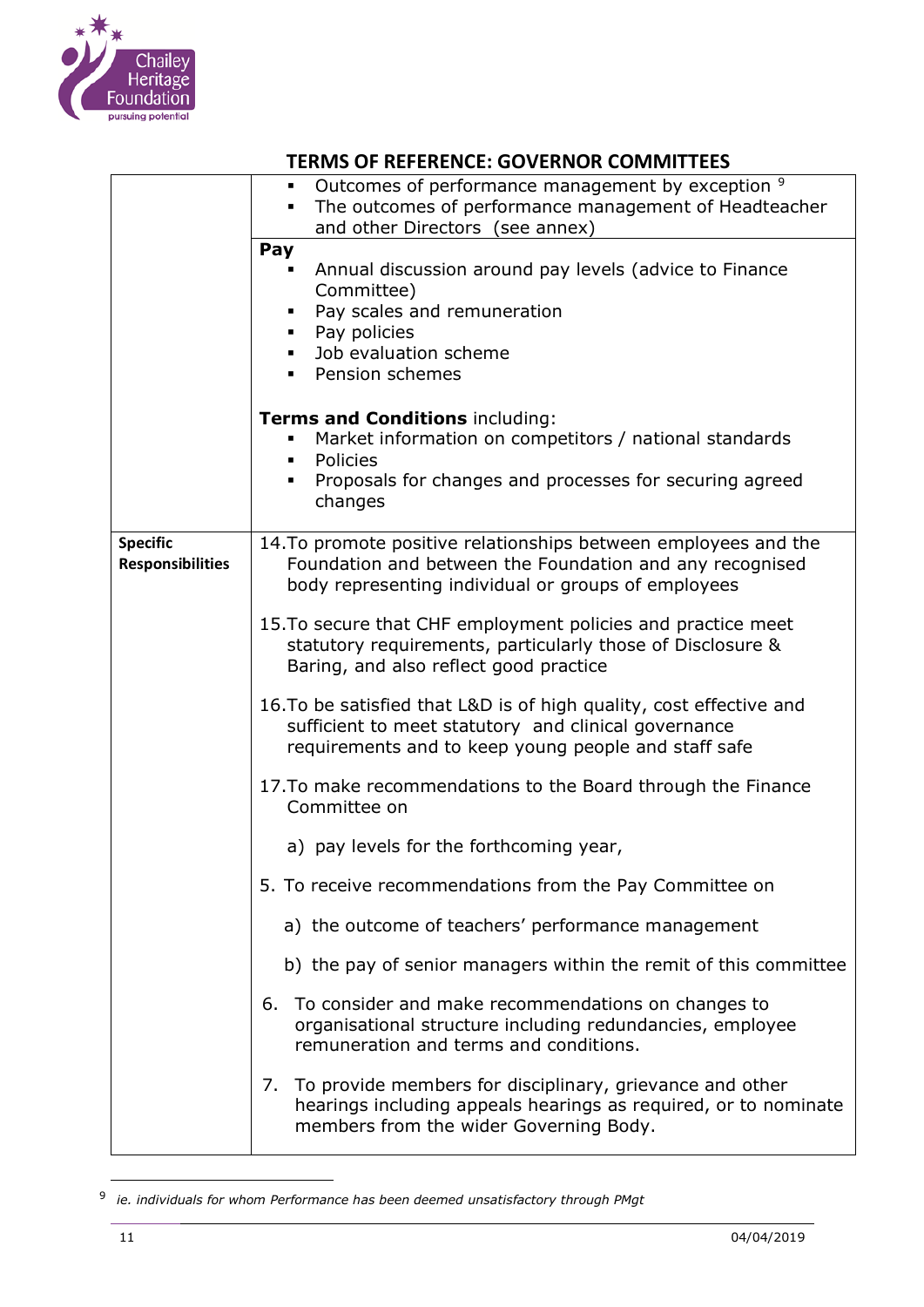

|                                                                             | To keep under review the operation of the Human Resources<br>8.<br>Department and to approve and monitor the implementation of<br>Department Improvement Plan (DIP) effective management<br>and development.                                                                                                |  |
|-----------------------------------------------------------------------------|-------------------------------------------------------------------------------------------------------------------------------------------------------------------------------------------------------------------------------------------------------------------------------------------------------------|--|
|                                                                             | 9. To be well informed about changes in employment law and<br>trends in pay and terms and conditions and changes in<br>arrangements for the remuneration, terms and conditions for<br>staff in education and social care sectors and specifically the<br>pay, terms and conditions and pensions of teachers |  |
| Quorum                                                                      | At least two Governors                                                                                                                                                                                                                                                                                      |  |
| <b>Standing Items</b><br>(sent to<br>Committee<br>members if<br>no meeting) | Triannual Summary Report on HR and L&D Issues<br>٠<br>KPI Analysis and Commentary, including<br>$\circ$<br>Agency use<br>Staff attendance (overall and by department)<br>Staff turnover<br>Overview of<br>$\circ$<br>Long term absence<br>Overview of disciplinary, capability and capacity<br>issues       |  |
|                                                                             | <b>Current Significant Staffing Issues</b><br>٠                                                                                                                                                                                                                                                             |  |
|                                                                             | Report back from Pay Committee (if meeting held)<br>٠                                                                                                                                                                                                                                                       |  |
|                                                                             | Risk Register & updates<br>٠                                                                                                                                                                                                                                                                                |  |
|                                                                             | Impact of the Governors/Committee<br>٠                                                                                                                                                                                                                                                                      |  |
|                                                                             | <b>Relevant Policies</b><br>$\blacksquare$                                                                                                                                                                                                                                                                  |  |
| Autumn                                                                      | Annual School Performance Management Report for the<br>previous year, including outcomes of the Pay Committee                                                                                                                                                                                               |  |
|                                                                             | Exception reports on SCIP & SIP actions relevant to PPP<br>٠                                                                                                                                                                                                                                                |  |
|                                                                             | Exception report on People Action Plan (PAP) (PPP minutes<br>section 2.8 14.5.18)                                                                                                                                                                                                                           |  |
| Summer                                                                      | School Performance Management Update<br>$\bullet$                                                                                                                                                                                                                                                           |  |
|                                                                             | Remuneration; annual consideration of pay/scales<br>٠                                                                                                                                                                                                                                                       |  |
|                                                                             | Update on SCIP & SIP actions relevant to PPP and discussion of<br>$\bullet$<br>HR related priorities for next year                                                                                                                                                                                          |  |
|                                                                             | Learning & Development (L&D) review<br>٠                                                                                                                                                                                                                                                                    |  |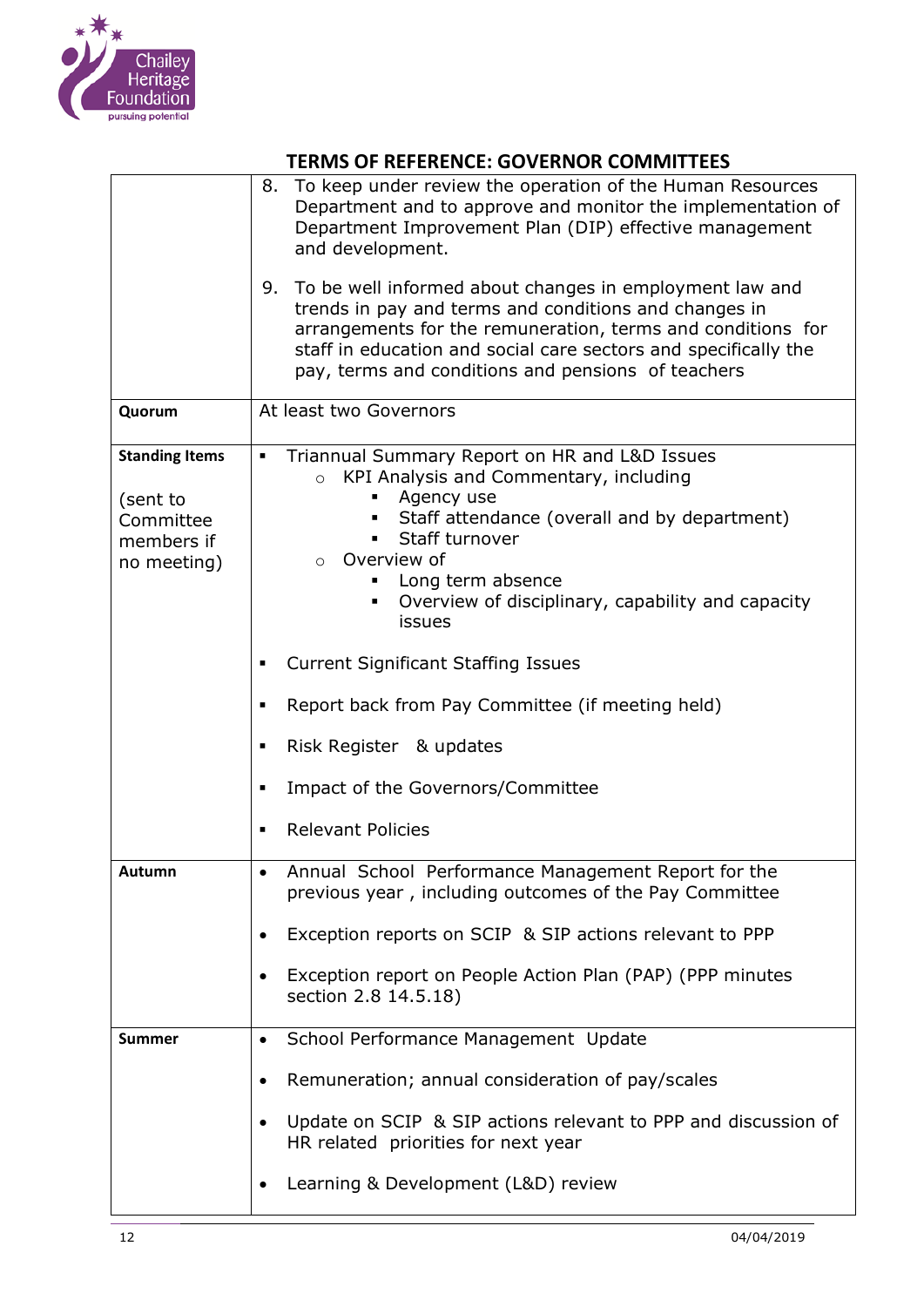

| • Annual Gender Pay Gap review                   |
|--------------------------------------------------|
| Annual Review of Terms of Reference<br>$\bullet$ |
|                                                  |

|                    | <b>Name</b>         | Role                    |
|--------------------|---------------------|-------------------------|
| <b>Members</b>     | Sarah Healey        | Chair                   |
| 2018-19            | Jenny Clark         |                         |
|                    | Deirdre Prower      |                         |
|                    | Mark Simpson        |                         |
|                    | Lawrence Mudford    |                         |
| <b>Attended by</b> | <b>Helen Hewitt</b> | <b>Chief Executive</b>  |
|                    | <b>Simon Yates</b>  | Headteacher             |
|                    | Denise Banks        | Director of Social Care |
|                    | <b>Nick Aziz</b>    | <b>HR Director</b>      |
|                    | Fran Veal           | <b>HR Manager</b>       |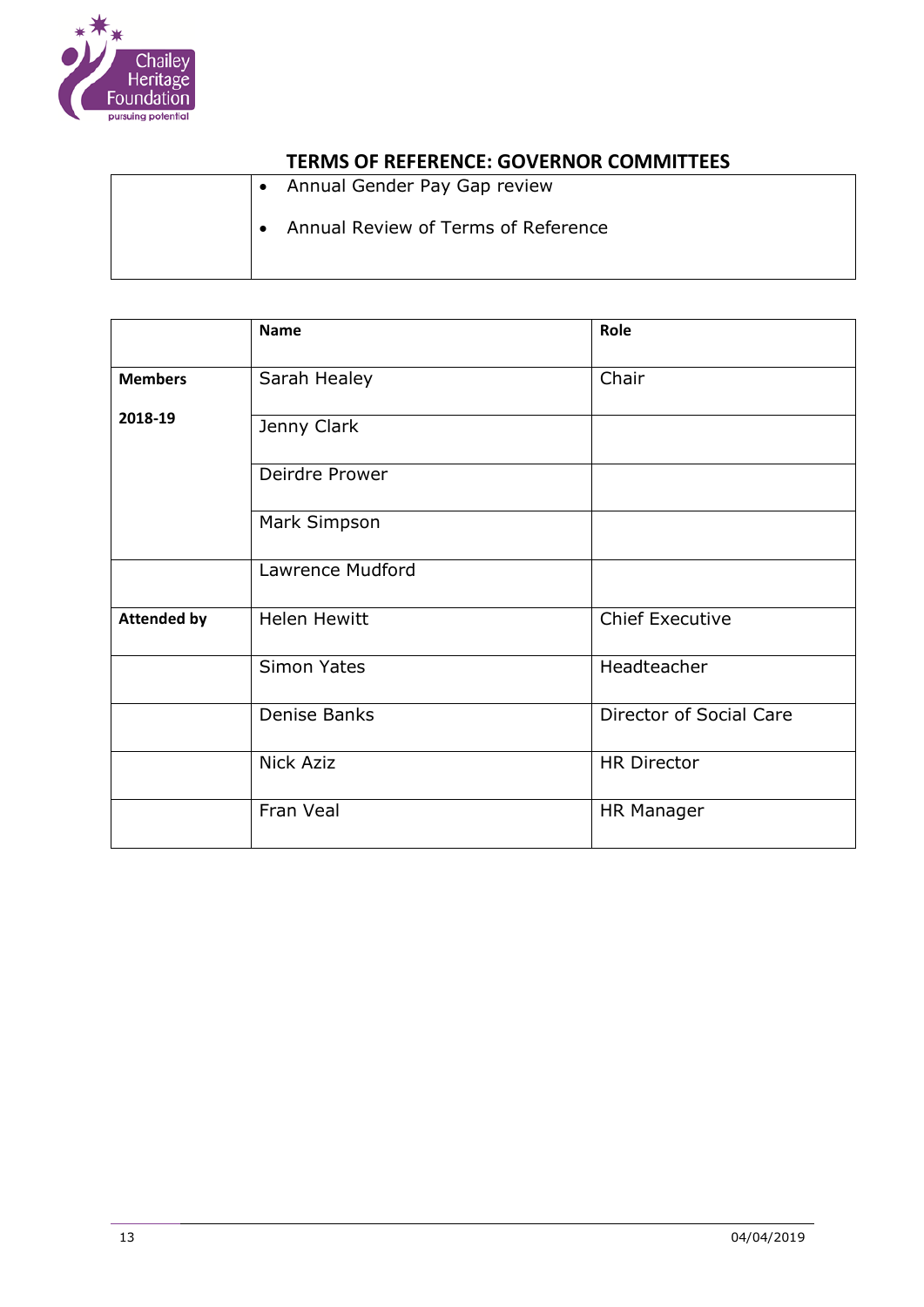

| <b>Annex</b><br><b>Performance Management Arrangements for Senior Managers</b> |                                                                                                           |                                                                    |                                         |
|--------------------------------------------------------------------------------|-----------------------------------------------------------------------------------------------------------|--------------------------------------------------------------------|-----------------------------------------|
| <b>Senior</b><br><b>Manager</b>                                                | <b>Appraisers</b>                                                                                         | Input $/$<br>information<br>gathered from                          | <b>Remuneration</b><br>determined<br>by |
| <b>Chief Executive</b>                                                         | <b>Chair of Trustee Board</b><br>Chair of Governing Board                                                 | <b>Trustee Board</b><br>Chairs of<br>Committees<br>Senior Managers | Pay Committee                           |
| Headteacher                                                                    | Chair of Governing Board<br>Chair of the People<br>Performance Pay<br>Committee<br><b>Chief Executive</b> | Chairs of<br>Committees                                            | Pay Committee                           |
| Director of Social<br>Care                                                     | Chair of Governing Board<br>Chair of the People<br>Performance Pay<br>Committee<br><b>Chief Executive</b> | Chairs of<br>Committees                                            | Pay Committee                           |
| Director of<br>Finance                                                         | <b>Chief Executive</b>                                                                                    | Chair of Finance<br>Committee<br>Chair of TFC                      | Pay Committee                           |
| <b>HR Director</b>                                                             | <b>Chief Executive</b>                                                                                    | Chair of the PPP<br>Committee                                      | Pay Committee                           |
| <b>Estates Manager</b>                                                         | <b>Chief Executive</b>                                                                                    | Chair of the Estates<br>Committee                                  | Pay Committee                           |
| Development<br>Director                                                        | <b>Chief Executive</b>                                                                                    | Chair of the<br>Fundraising C'tee                                  | Pay Committee                           |

# **Pay Committee**

Chair of the PPP Committee Chief Executive Chair of the Governing Board Headteacher (for Teachers' Chair of the Trustee Board **Performance Management** )

#### **Members Attended by**

#### **Remit**

- determination of the remuneration, terms and conditions of senior managers in CHF
- **-** annual review of senior salaries and relativities
- annual oversight of teachers' performance management and approval of remuneration recommendations

Decisions to be implemented and then reported to PPP for information

#### **Meetings**

- **■** Annually in the summer before 31 August
- **EXED:** As required to review senior managers' pay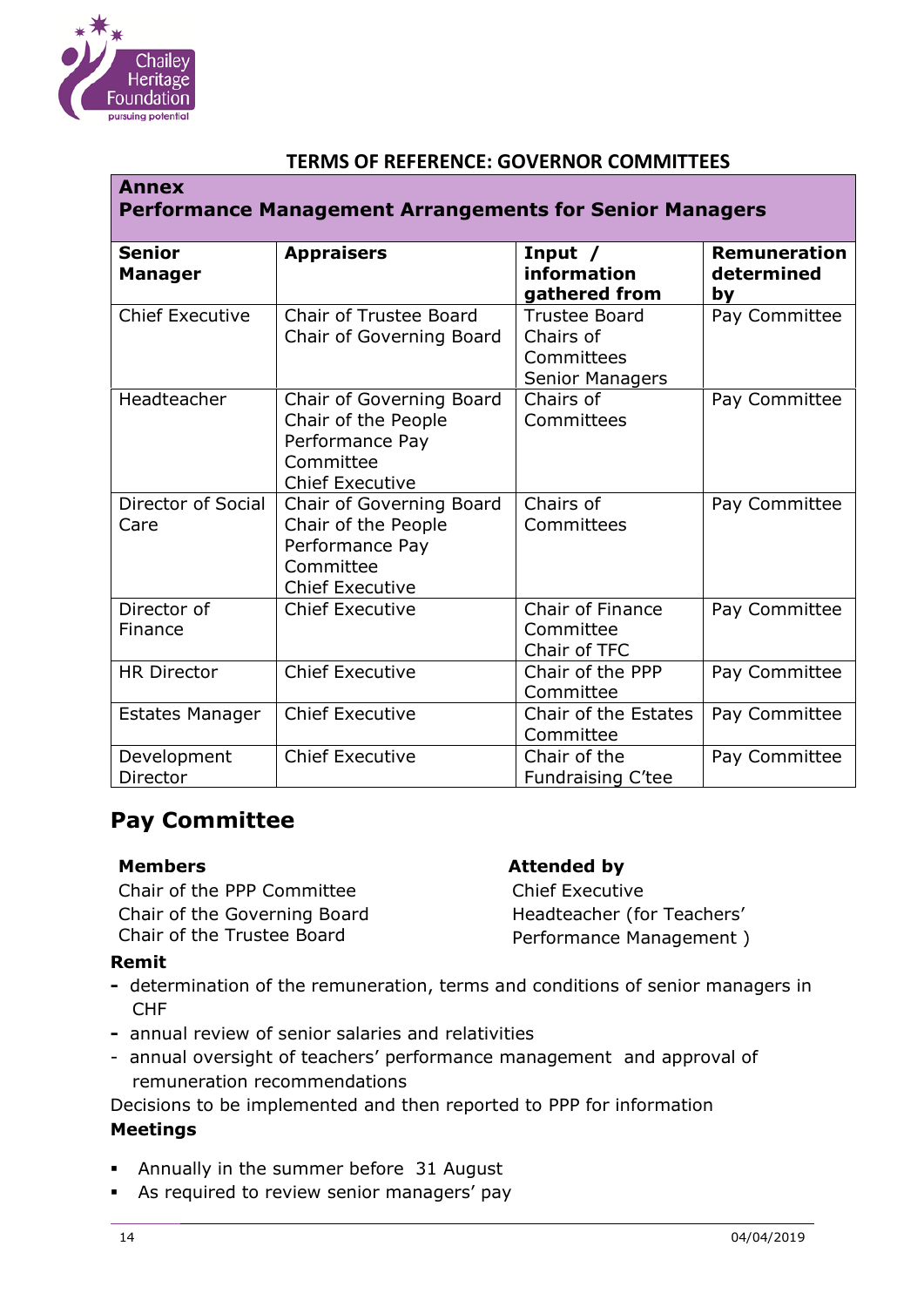

| <b>TERMS OF REFERENCE: GOVERNOR COMMITTEES</b>                                                                                                                                                                        |                                                                                                                                                                                                                                                                                                                                                                                                                                                                                                          |  |  |  |
|-----------------------------------------------------------------------------------------------------------------------------------------------------------------------------------------------------------------------|----------------------------------------------------------------------------------------------------------------------------------------------------------------------------------------------------------------------------------------------------------------------------------------------------------------------------------------------------------------------------------------------------------------------------------------------------------------------------------------------------------|--|--|--|
| <b>Progress Outcomes and Wellbeing</b>                                                                                                                                                                                |                                                                                                                                                                                                                                                                                                                                                                                                                                                                                                          |  |  |  |
|                                                                                                                                                                                                                       |                                                                                                                                                                                                                                                                                                                                                                                                                                                                                                          |  |  |  |
| Nature of the<br><b>Committee</b>                                                                                                                                                                                     | A committee of the Governing Board meeting twice a year<br>(Oct/Nov and March)                                                                                                                                                                                                                                                                                                                                                                                                                           |  |  |  |
|                                                                                                                                                                                                                       | This Committee will have an overview of service delivery<br>and management in the school, social care services and<br>cross Foundation services                                                                                                                                                                                                                                                                                                                                                          |  |  |  |
|                                                                                                                                                                                                                       | Members are expected: to<br>know the services well and to observe what goes on in<br>services through focus visits, drop ins etc. and to become<br>known to staff.<br>have an understanding of regulatory frameworks for the<br>services and any the implications of any proposed changes<br>contribute to the critical appraisal of services,<br>$\bullet$<br>understanding strengths and areas for improvement in the<br>management and delivery of the services as well as<br>business opportunities. |  |  |  |
| <b>Link Manager</b>                                                                                                                                                                                                   | Director of Social Care - Denise Banks                                                                                                                                                                                                                                                                                                                                                                                                                                                                   |  |  |  |
| Scope of<br><b>Responsibilities</b>                                                                                                                                                                                   | 1. Service Delivery in<br>a) School                                                                                                                                                                                                                                                                                                                                                                                                                                                                      |  |  |  |
|                                                                                                                                                                                                                       | b) Social care<br>Residential - Children's Home and Futures<br>Community services - LSC, Hub and Pathways                                                                                                                                                                                                                                                                                                                                                                                                |  |  |  |
|                                                                                                                                                                                                                       | c) Cross Foundation services / activities such as<br>Hippotherapy<br>Patchwork Farm<br>Aquatics & Aquamovers<br>Stakeholder questionnaires - Annual Parent / Carer<br>Questionnaire<br>2. Risk Register                                                                                                                                                                                                                                                                                                  |  |  |  |
|                                                                                                                                                                                                                       | 3. Impact<br>4. Policy and Procedures                                                                                                                                                                                                                                                                                                                                                                                                                                                                    |  |  |  |
| <b>Specific</b><br><b>Responsibilities</b>                                                                                                                                                                            | 1. To ensure regulatory compliance in all regulated services                                                                                                                                                                                                                                                                                                                                                                                                                                             |  |  |  |
| 2. To review and endorse the annual improvement plans for<br>education and social care services, monitoring<br>implementation to secure that each plans is delivered in an<br>effective, efficient and timely manner. |                                                                                                                                                                                                                                                                                                                                                                                                                                                                                                          |  |  |  |
|                                                                                                                                                                                                                       | 3. To monitor the use of specific grants such as pupil premium to<br>ensure efficient and effective use and to track their impact                                                                                                                                                                                                                                                                                                                                                                        |  |  |  |
|                                                                                                                                                                                                                       | 4. To support services to become and sustain outstanding<br>outcomes for children and young people                                                                                                                                                                                                                                                                                                                                                                                                       |  |  |  |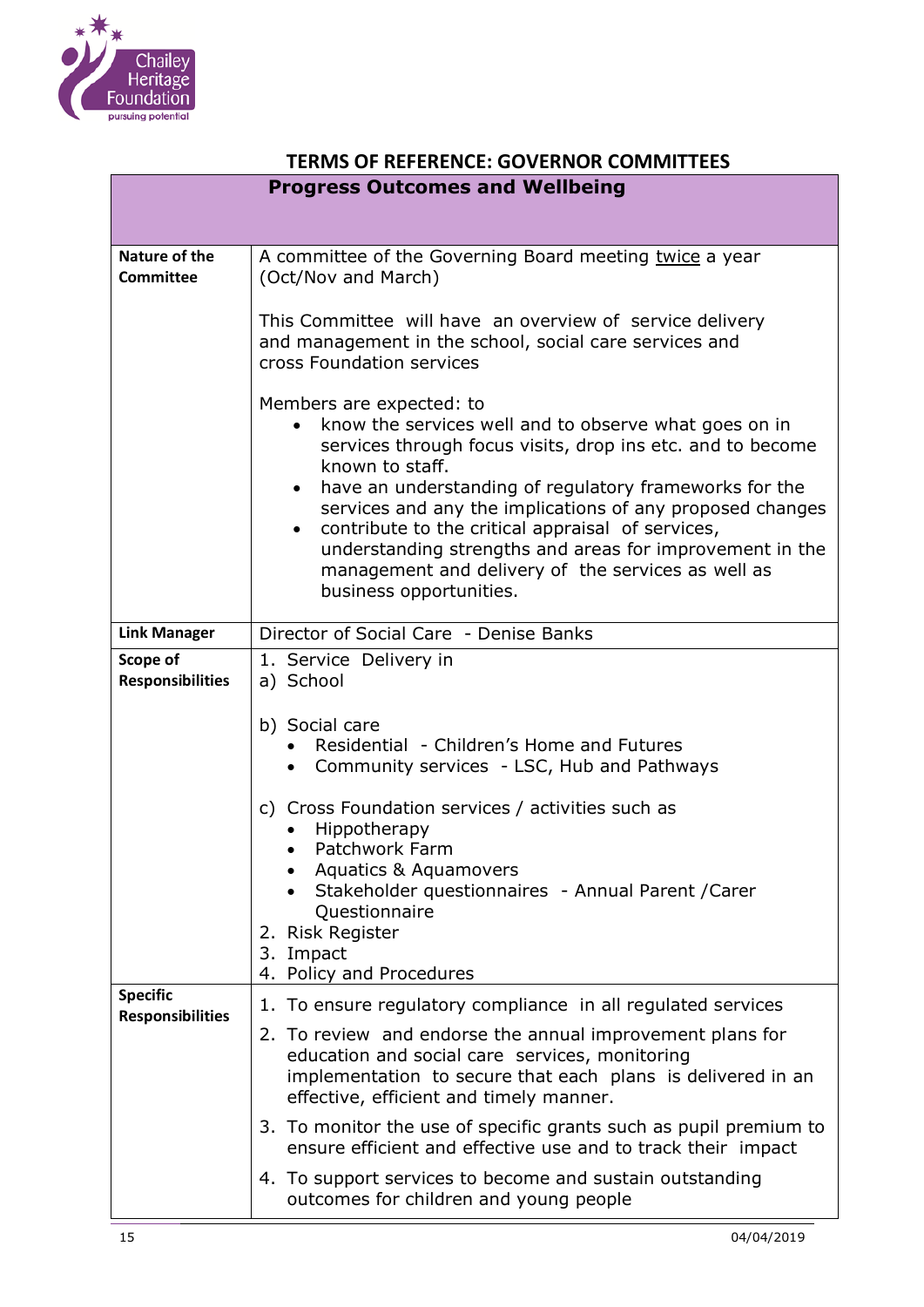

|                       | 5. To monitor trends in referrals, service occupancy, including<br>transitons into and out of services, and to advise on service<br>development opportunities and service promotion.                                                                                                                                                           |
|-----------------------|------------------------------------------------------------------------------------------------------------------------------------------------------------------------------------------------------------------------------------------------------------------------------------------------------------------------------------------------|
|                       | 6. To monitor and advise on the impact on service delivery of<br>service staffing levels, deployment retention and agency use.                                                                                                                                                                                                                 |
|                       | 7. To ensure that training is sufficient to meet regulatory and<br>good practice standards                                                                                                                                                                                                                                                     |
|                       | 8. To keep leadership and management of education and social<br>care services under review and ensure that the management<br>structures promote the highest possible outcomes in<br>inspections and for children, young people and their families.                                                                                             |
|                       | 9. To be satisfied that any proposed significant change to<br>staffing structures supports high quality service delivery                                                                                                                                                                                                                       |
|                       | 10. To keep under review how the accommodation and resources<br>impact on service delivery and where, necessary make<br>recommendations to the relevant committees (usually Estates<br>and GFC)                                                                                                                                                |
|                       | 11. To oversee partnerships with other organisations, in particular<br>the Chailey Clinical Services and SCFT                                                                                                                                                                                                                                  |
|                       | 12. To keep under review and advise on relationships with service<br>stakeholders especially parents and carers and how these are<br>promoted and developed                                                                                                                                                                                    |
|                       | 13. To have oversight of the strategic and operational risks<br>associated with service delivery, to review the risks and their<br>mitigation.                                                                                                                                                                                                 |
|                       | To escalate to the Chair of Governors, Chief Executive and<br>Governing Board any such risks that the Committee consider<br>to be rapidly increasing or diminishing and to offer advice on<br>any further mitigation actions required.                                                                                                         |
|                       | 14. To refer to and/or make recommendations to other<br>Committees on any issues arising from this Committee's<br>overview of education and social care service delivery                                                                                                                                                                       |
|                       | 15. To keep under review the reputation of the Foundation's<br>services, including relationships with external stakeholdres,<br>offering advice and support as appropriate.                                                                                                                                                                    |
| <b>Standing Items</b> | Regulatory Matters - inspection reports and any action plan<br>$\bullet$<br>Changes in staffing - structures, recruitment & retention,<br>$\bullet$<br>training<br>CYP – activities & achievement, resources, user surveys,<br>$\bullet$<br>Influencing - marketing / service promotion<br>$\bullet$<br>Governor & Stakeholder Monitoring<br>٠ |
|                       | Hot management issues                                                                                                                                                                                                                                                                                                                          |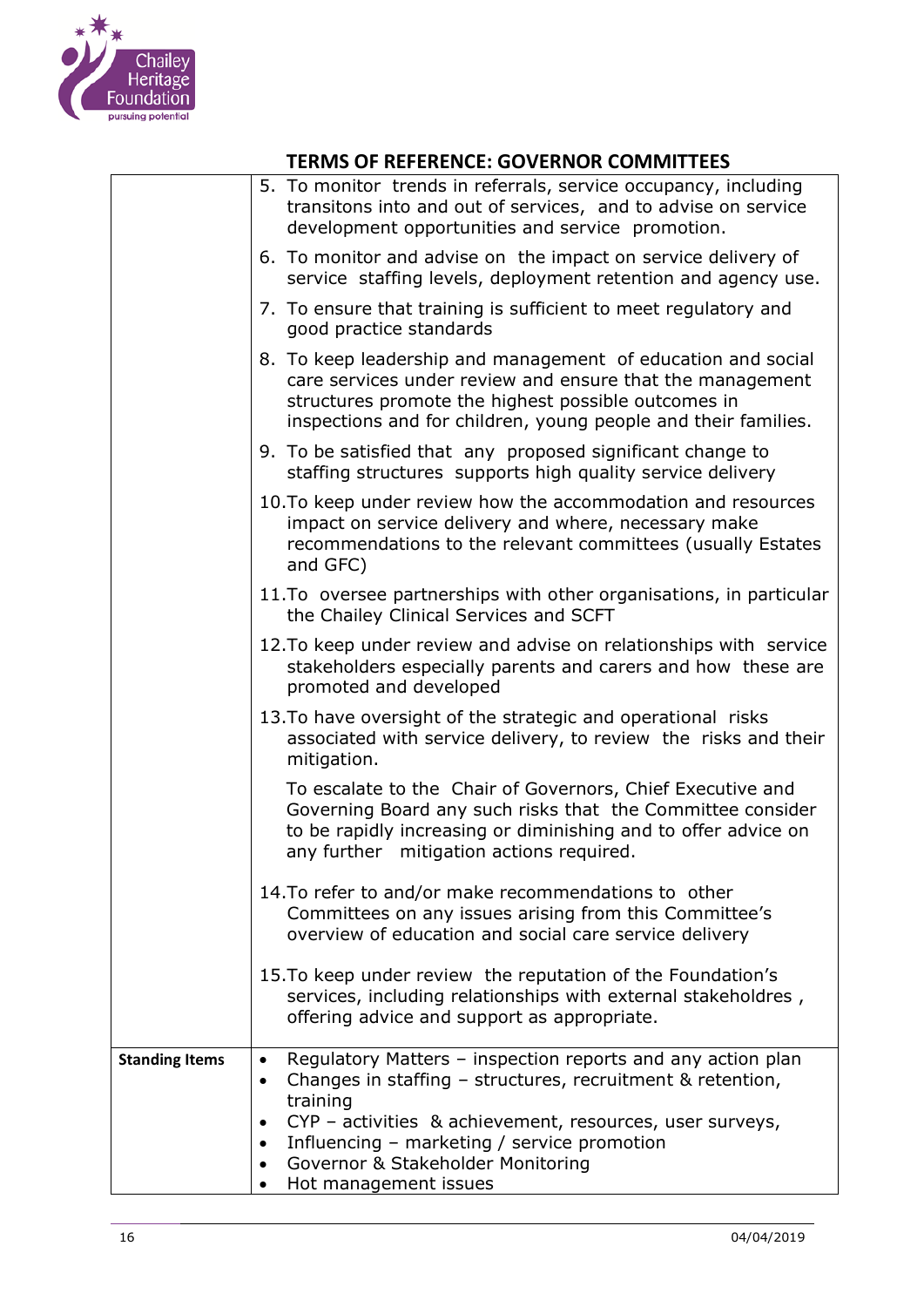

| Autumn | <b>Reports</b>                                                  |  |  |  |
|--------|-----------------------------------------------------------------|--|--|--|
|        | Service Improvement Plans for the year -                        |  |  |  |
|        | Analysis of Parent Questionnaire<br>$\bullet$                   |  |  |  |
|        | • Future Placements                                             |  |  |  |
|        | Report on Patchwork Farm<br>$\bullet$                           |  |  |  |
|        | <b>Aquatics and Aquamovers</b><br>$\bullet$                     |  |  |  |
|        | Partnership with other agencies                                 |  |  |  |
|        | Policy & Procedures                                             |  |  |  |
| Summer | <b>Reports</b>                                                  |  |  |  |
|        | Progress on implementing education and social care<br>$\bullet$ |  |  |  |
|        | improvement plans                                               |  |  |  |
|        | Hippotherapy<br>$\bullet$                                       |  |  |  |
|        | Physical Activities (PICL)<br>$\bullet$                         |  |  |  |
|        | Partnership with other agencies                                 |  |  |  |
| Quorum | <b>Three Governors</b>                                          |  |  |  |
|        |                                                                 |  |  |  |

|                    | <b>Name</b>                | Role                                   |
|--------------------|----------------------------|----------------------------------------|
| <b>Members</b>     | <b>Jenny Clark (Chair)</b> | Appointed Governor and Trustee         |
|                    | Emma Dewe                  | Teacher governor                       |
|                    | <b>Peter Griffiths</b>     | <b>Appointed Governor</b>              |
|                    | Carole Oram                | Parent governor                        |
|                    | Mike Atkinson              | Appointed Governor and Trustee         |
|                    | Paul Crawford              | Staff governor                         |
|                    | Alison Grover              | Parent governor                        |
|                    | Nicola Elson               | Appointed governor (SEND<br>education) |
| <b>Attended by</b> | <b>Simon Yates</b>         | Headteacher                            |
|                    | <b>Denise Banks</b>        | <b>Director of Social Care Link</b>    |
|                    | <b>Andrew Lewis</b>        | Head of Residential Operations         |
|                    | <b>Neil James</b>          | Head of Community Operations           |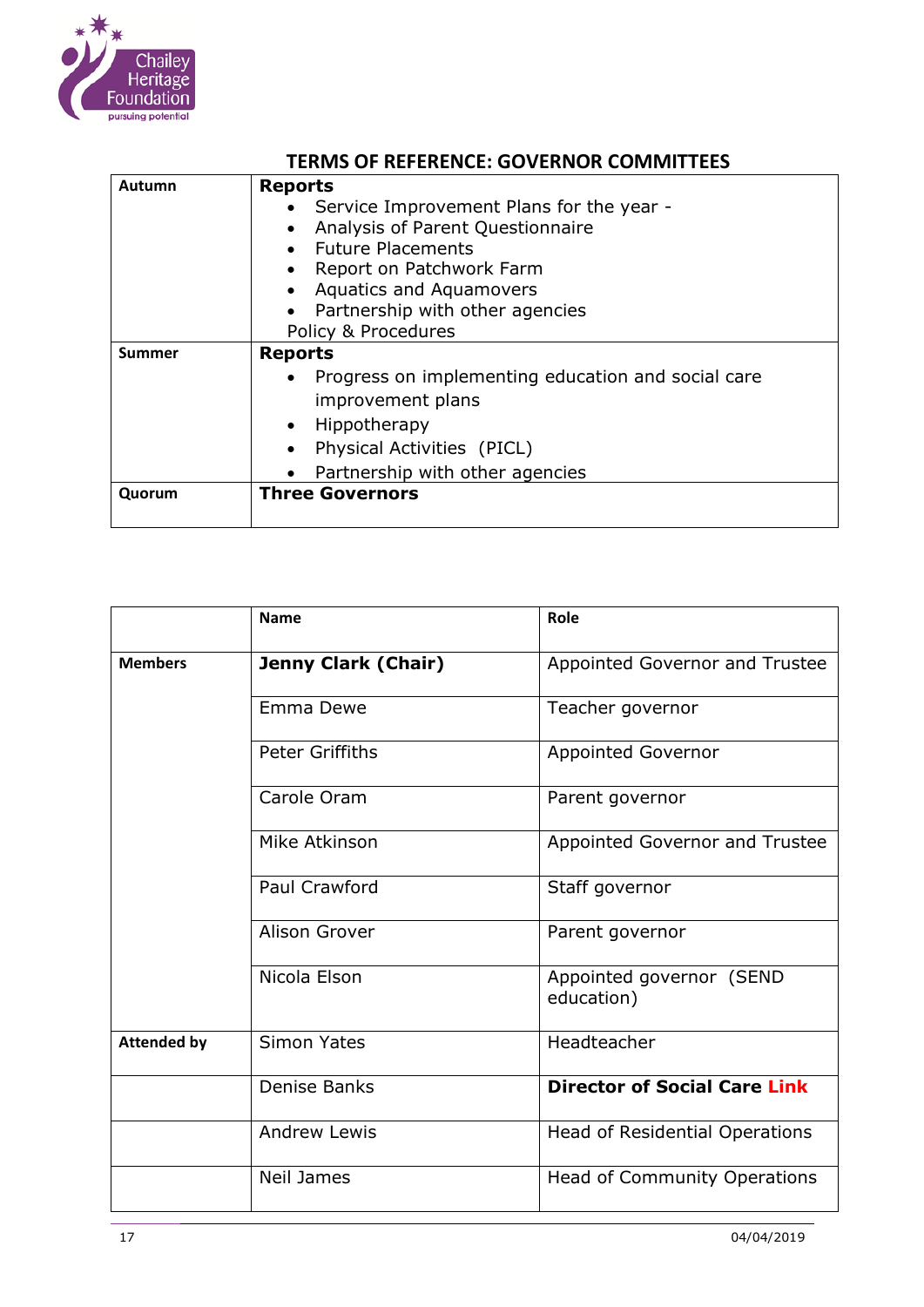

| <b>GOVERNOR AND TRUSTEE FINANCE COMMITTEE</b> |                                                                                                                                                                                                                                                               |                                                                                                                                                                  |  |
|-----------------------------------------------|---------------------------------------------------------------------------------------------------------------------------------------------------------------------------------------------------------------------------------------------------------------|------------------------------------------------------------------------------------------------------------------------------------------------------------------|--|
| Nature of the<br><b>Committee</b>             | TFC and GFC Committees meet jointly but have different levels of<br>responsibility                                                                                                                                                                            |                                                                                                                                                                  |  |
| <b>Link Manager</b>                           | Director of Finance                                                                                                                                                                                                                                           |                                                                                                                                                                  |  |
|                                               | Trustees' Finance Committee                                                                                                                                                                                                                                   | Governors' Finance Committee                                                                                                                                     |  |
| Membership                                    | 3 Trustees plus up to 2 co-<br>opted Trustees                                                                                                                                                                                                                 | 3 Governors including the Chair<br>of the Governing Board<br>Trustee members of TFC attend<br>the Governors' Finance<br>Committees as an observer and<br>adviser |  |
| Attendance by                                 | <b>Chief Executive</b><br>Director of Finance<br><b>Professional Advisers</b>                                                                                                                                                                                 | Director of Finance<br>Headteacher or Deputy Head<br>Director of Social Care                                                                                     |  |
| Quorum <sup>10</sup>                          | <b>Two Trustees</b>                                                                                                                                                                                                                                           | One less than membership with a<br>minimum of two Governors                                                                                                      |  |
|                                               |                                                                                                                                                                                                                                                               |                                                                                                                                                                  |  |
| Scope of<br>Responsibilities                  | Annual Budget setting and 3 year<br>budget planning for the charity<br>including<br>capital budget for 3 years<br>• fundraising budget<br>setting and monitoring the<br>Trustees' operating<br>budget<br>The Charity's financial<br>performance and cash flow | Operational financial<br>performance<br><b>Financial KPIs</b><br>Monitoring financial<br>performance<br>Management of identified financial<br>risk               |  |

<sup>&</sup>lt;sup>10</sup> A Trustee may be both on the Governors' and Trustees' Committee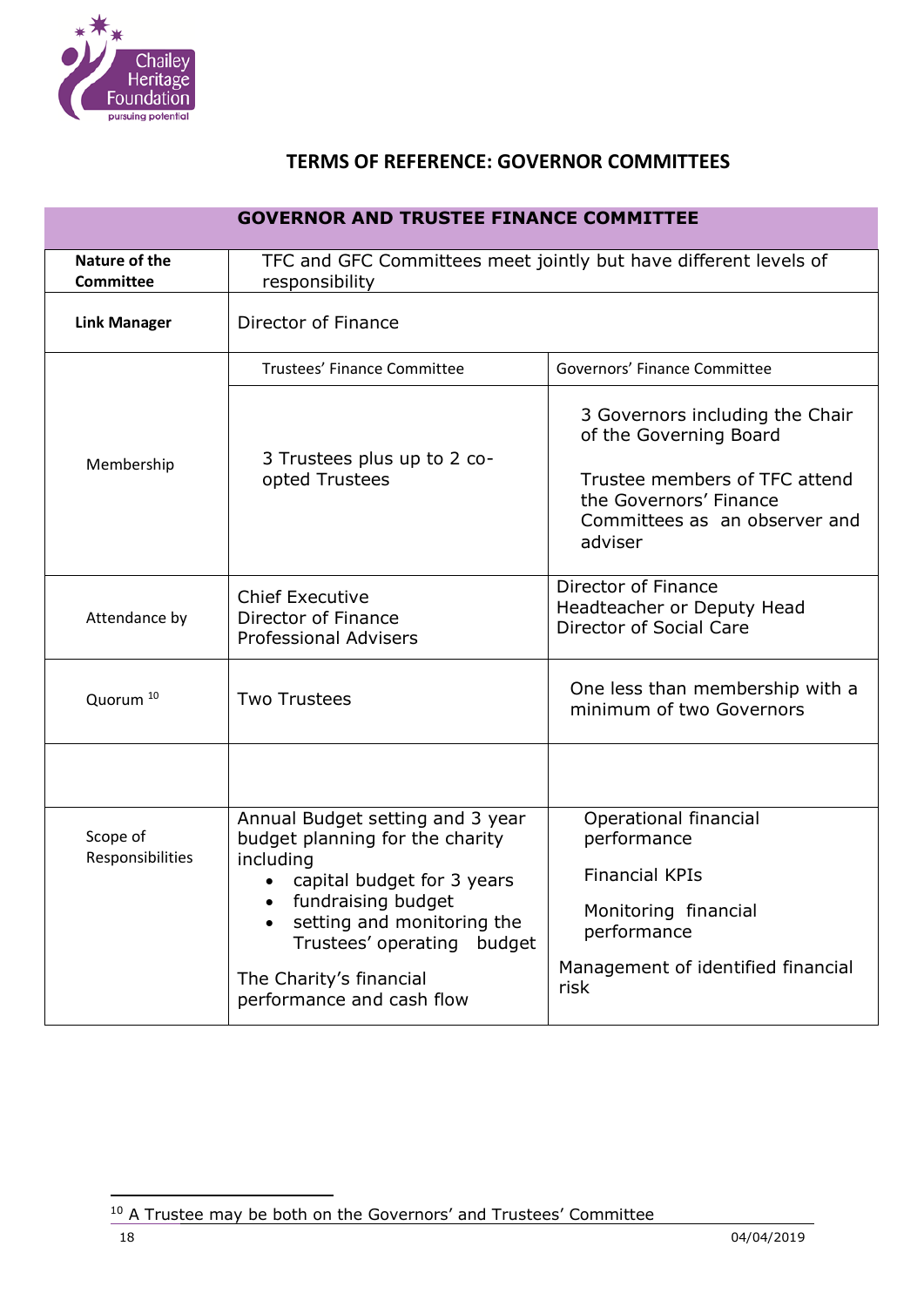

|                                     | Donated monies and grants from<br>public fund in restricted and<br>designated funds                                                                                                                                | Data Protection and Data<br>Security<br><b>IT Strategy</b>                     |
|-------------------------------------|--------------------------------------------------------------------------------------------------------------------------------------------------------------------------------------------------------------------|--------------------------------------------------------------------------------|
|                                     | <b>Financial Risks</b><br>The Charity's assets and reserves,<br>investments and management<br>thereof.                                                                                                             | IT infrastructure - hardware and<br>software<br>Financial systems and internal |
|                                     | <b>Annual Report and Accounts</b><br><b>Procurement of Financial Services</b><br>(audit, investment management<br>and banking)                                                                                     | controls including procurement<br><b>Business Continuity</b>                   |
|                                     | Oversight of insurances ensuring<br>that the insurance cover is<br>appropriate to the level of risk,<br>the range of services and the<br>Charity's buildings, grounds and<br>equipment and provides good<br>value. |                                                                                |
|                                     | <b>Audit Arrangements</b>                                                                                                                                                                                          |                                                                                |
|                                     | <b>Trading Compnay</b>                                                                                                                                                                                             |                                                                                |
|                                     | Due Diligence                                                                                                                                                                                                      |                                                                                |
| Scope of Common<br>Responsibilities | Guidance and assistance to senior managers<br>$\bullet$                                                                                                                                                            |                                                                                |
|                                     | Finance Department Improvement Plan<br>٠                                                                                                                                                                           |                                                                                |
|                                     | Adequacy and capacity of the Finance Function                                                                                                                                                                      |                                                                                |
|                                     | Application of new statutory / regulatory financial duties<br>$\bullet$                                                                                                                                            |                                                                                |
|                                     | Fiduciary and regulatory compliance<br>$\bullet$                                                                                                                                                                   |                                                                                |
|                                     | Securing good value for money<br>$\bullet$                                                                                                                                                                         |                                                                                |
| Specific                            | Approval of                                                                                                                                                                                                        | <b>Approval of</b>                                                             |
| Responsibilities                    | The annual report and<br>$\bullet$<br>accounts                                                                                                                                                                     | High value expenditure and<br>contracts as defined in financial<br>procedures  |
|                                     | Letter of representation to<br>$\bullet$<br>the Auditors                                                                                                                                                           | Key statutory/regulatory policies                                              |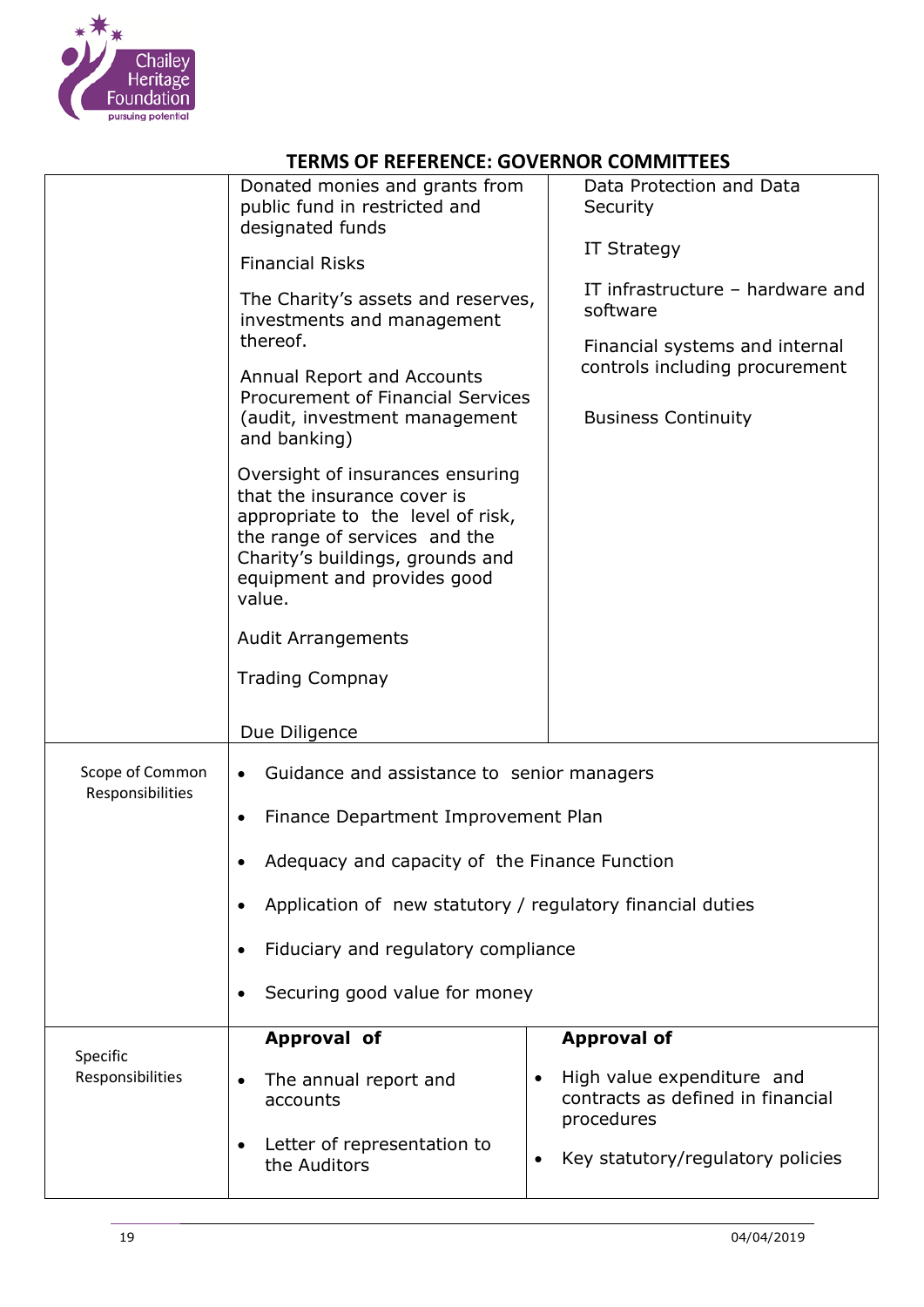

| to bank accounts<br>Writing off major debts $^{11}$<br>$\bullet$<br>Major Strategic Capital<br>$\bullet$<br><b>Budgets</b><br>Approval of Pension<br>$\bullet$<br>arrangements for staff<br>To approve recommendation<br>٠<br>of the rephasing between<br>operational and / or capital<br>budgets between financial<br>years<br>To approve recommendation<br>of the Chief Executive's<br>Reserve | Business continuity processes and<br>$\bullet$<br>plan<br>Data Protection Policy and<br>Procedures<br>Teachers' Pension Audit (TPA)<br>$\bullet$<br>Charging policies<br>٠<br>Statutory/regulatory policies<br>$\bullet$<br>relating to finance<br>IT and communications systems:<br>$\bullet$<br>ensuring they are robust, secure,<br>sustainable, sufficient and<br>compliant with relevant Data<br>Protection regulations |
|--------------------------------------------------------------------------------------------------------------------------------------------------------------------------------------------------------------------------------------------------------------------------------------------------------------------------------------------------------------------------------------------------|------------------------------------------------------------------------------------------------------------------------------------------------------------------------------------------------------------------------------------------------------------------------------------------------------------------------------------------------------------------------------------------------------------------------------|
| <b>Recommendations to</b><br><b>Trustee Board on:</b><br>The level of the Trustee<br>$\bullet$<br>Operating budget for the<br>Charity by August each year<br>The level of the Fundraising<br>$\bullet$<br><b>Budget</b><br>Investment advisors and<br>$\bullet$<br>investment policy<br>Disposal of major assets<br>including property <sup>12</sup>                                             | <b>Recommendations to TFC on</b><br>Cash flow and cash requirements<br>$\bullet$<br>Annual pay levels and awards<br>٠<br>The rephasing between operational<br>$\bullet$<br>and /or capital budgets between<br>financial years<br>The Chief Executive's Reserve                                                                                                                                                               |
| <b>Monitoring and</b><br>scrutinising<br>The annual audit process<br>and output<br>Auditor's annual<br>$\bullet$<br>management letter                                                                                                                                                                                                                                                            | Monitoring and scrutinising <sup>13</sup><br>The implementation of financial<br>٠<br>systems and internal controls<br>The register of Governors'<br>$\bullet$<br>pecuniary interests                                                                                                                                                                                                                                         |

<sup>&</sup>lt;sup>11</sup> As identified in the Finance Manual

j

<sup>&</sup>lt;sup>12</sup> As identified in the Finance Manual

<sup>4</sup> Including unscheduled audits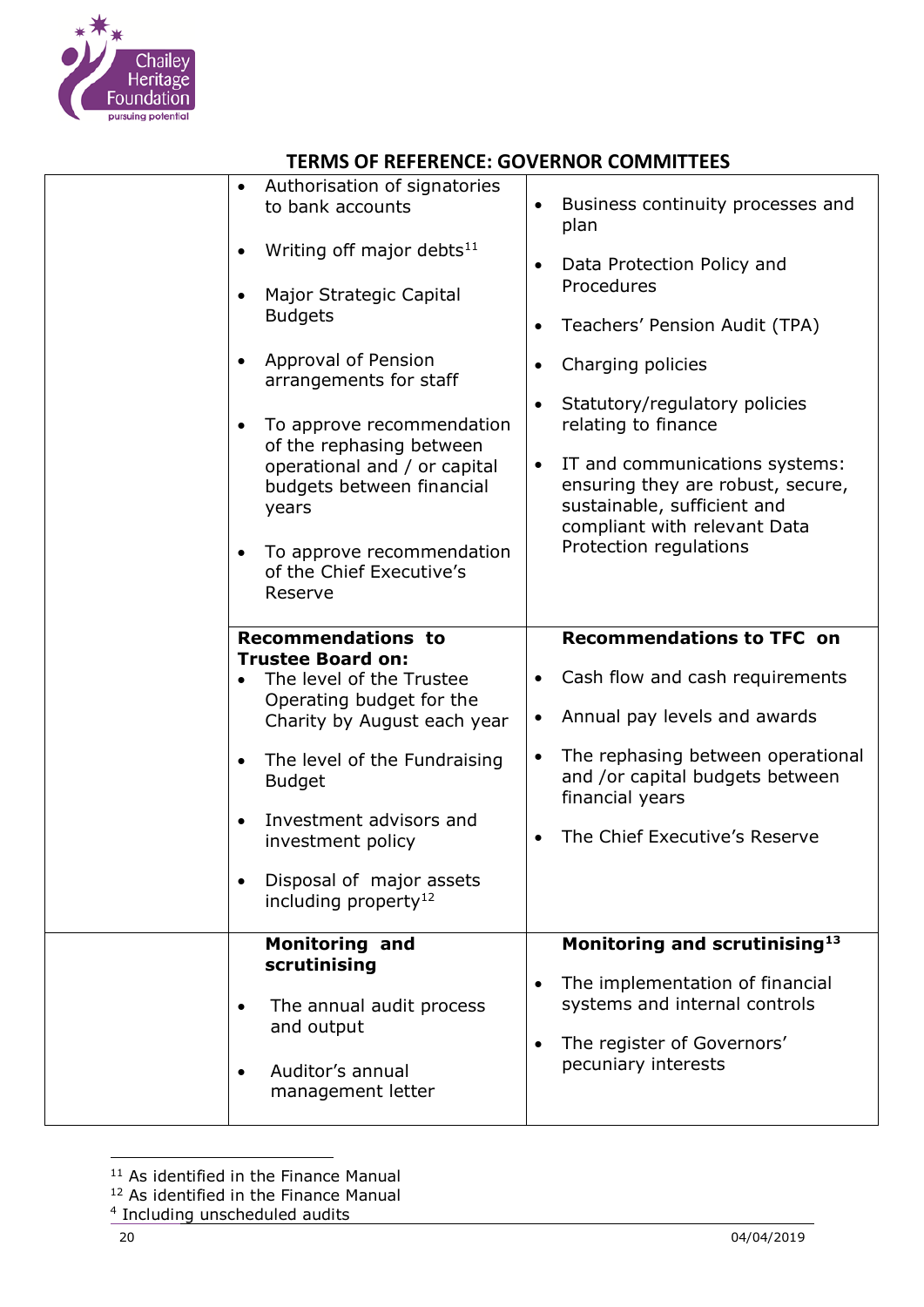

| Investment performance<br>$\bullet$<br>against agreed benchmarks<br>The adequacy of the<br>$\bullet$<br>arrangements for insurance<br>The financial and regulatory<br>$\bullet$<br>affairs of the Charity<br>including tax<br>The charity's compliance<br>٠<br>with regulatory and good<br>practice requirements | The Risk Register and the<br>$\bullet$<br>identification and management of<br>financial risks<br>Data Protection and Data Security<br>$\bullet$<br><b>IT Services DIP</b>                                     |
|------------------------------------------------------------------------------------------------------------------------------------------------------------------------------------------------------------------------------------------------------------------------------------------------------------------|---------------------------------------------------------------------------------------------------------------------------------------------------------------------------------------------------------------|
| <b>Liaison with</b><br>Governors' Strategy<br>$\bullet$<br>Committee<br>Trustees' Strategy<br>$\bullet$<br>Committee                                                                                                                                                                                             | <b>Liaison with</b><br>People Performance and Pay<br>$\bullet$<br><b>Estates and Environmental</b><br>Progress Outcomes and Wellbeing<br>$\bullet$<br>and Development including<br>relevant Ad Hoc committees |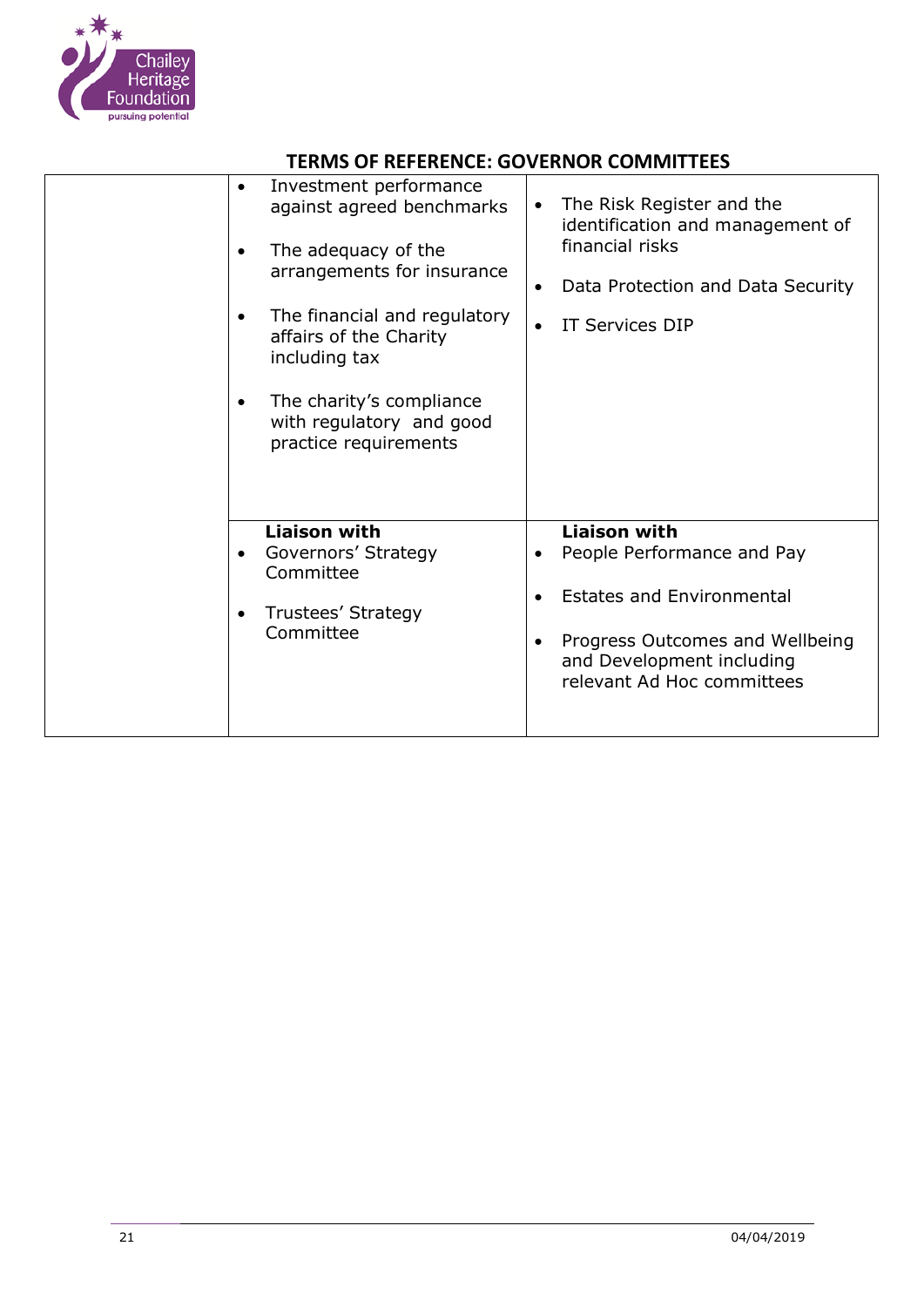

| <b>TERMS OF REFERENCE: GOVERNOR COMMITTEES</b> |                                                                                                                                                                                                           |  |  |
|------------------------------------------------|-----------------------------------------------------------------------------------------------------------------------------------------------------------------------------------------------------------|--|--|
|                                                | <b>Recommendations on</b>                                                                                                                                                                                 |  |  |
| Joint<br><b>Responsibilities</b>               | The operating budget for charity and its constituent services<br>$\circ$                                                                                                                                  |  |  |
|                                                | by August each year                                                                                                                                                                                       |  |  |
|                                                | The capital budget for the charity by August each year<br>$\circ$                                                                                                                                         |  |  |
|                                                | The rolling 3 year financial projections on operating and<br>$\circ$<br>capital budgets considering their feasibility, associated risks<br>and implications for the Charity's finances and sustainability |  |  |
|                                                | On actions relating to financial performance Governing Board<br>$\circ$<br>and /or Trustee Board                                                                                                          |  |  |
|                                                | On levels of financial delegation to managers<br>$\circ$                                                                                                                                                  |  |  |
|                                                | <b>Approval of</b>                                                                                                                                                                                        |  |  |
|                                                | Fees increases<br>$\circ$                                                                                                                                                                                 |  |  |
|                                                | Finance DIP<br>$\circ$                                                                                                                                                                                    |  |  |
|                                                | <b>Monitoring and scrutinising</b>                                                                                                                                                                        |  |  |
|                                                | Financial performance - actual against operating and capital<br>$\circ$<br>budgets                                                                                                                        |  |  |
|                                                | Implementation of the Finance DIP<br>$\circ$                                                                                                                                                              |  |  |
|                                                | o Value for money and efficiencies                                                                                                                                                                        |  |  |
|                                                | <b>Liaison with</b>                                                                                                                                                                                       |  |  |
|                                                | Governors' Strategy Committee<br>$\circ$                                                                                                                                                                  |  |  |
|                                                |                                                                                                                                                                                                           |  |  |
|                                                |                                                                                                                                                                                                           |  |  |
|                                                |                                                                                                                                                                                                           |  |  |
|                                                |                                                                                                                                                                                                           |  |  |
|                                                |                                                                                                                                                                                                           |  |  |
|                                                |                                                                                                                                                                                                           |  |  |
|                                                |                                                                                                                                                                                                           |  |  |
|                                                |                                                                                                                                                                                                           |  |  |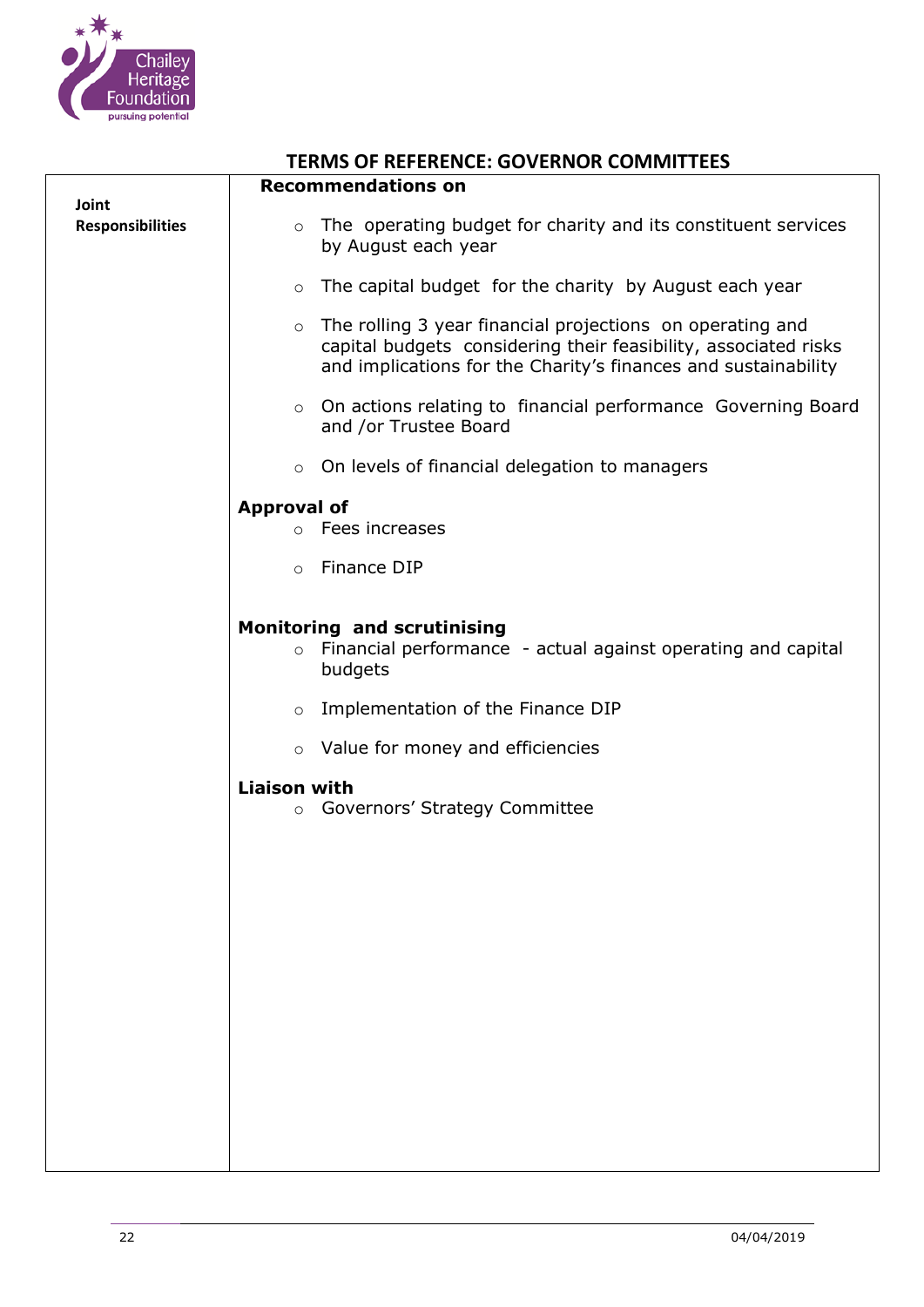

|                                 | <b>TFC</b>                                                                                                                                                                                                  | <b>GFC</b>                                                                                                                                                                                                                                      |
|---------------------------------|-------------------------------------------------------------------------------------------------------------------------------------------------------------------------------------------------------------|-------------------------------------------------------------------------------------------------------------------------------------------------------------------------------------------------------------------------------------------------|
| <b>Standing</b><br><b>Items</b> | <b>Risk Register</b><br>Financial Performance YTD<br>Finance related KPIs<br>Finance DIP / Update<br><b>Investment Report</b><br>Reserves Report<br>Legacies Report<br><b>Fundraising Report</b>            | <b>Risk Register</b><br>Financial Performance YTD<br>Finance related KPIs<br>Finance DIP / Update<br>IT Service DIP / Update<br>Financial implications from other<br>Committees<br><b>Required Policies</b><br>Impact<br>Data Protection Update |
| Autumn                          | Audit arrangements<br>Draft Annual Report &<br>Accounts<br>Annual Review of investment<br>performance (report on<br>meeting with investment<br>manager<br>Agree level of Designated<br>Reserves at year end | Occupancy Update & Analysis<br>School /Residential /Futures/<br>LSC/Hub                                                                                                                                                                         |
| <b>Spring</b>                   | Annual Audit and Auditor's<br>Management Letter (dealt<br>with in a separate meeting in<br>January)<br>Report on Renewal of<br>Insurances (support of<br>budget)                                            | Annual Data Protection and Data<br><b>Security Report</b><br>Agreement for Fees <sup>14</sup>                                                                                                                                                   |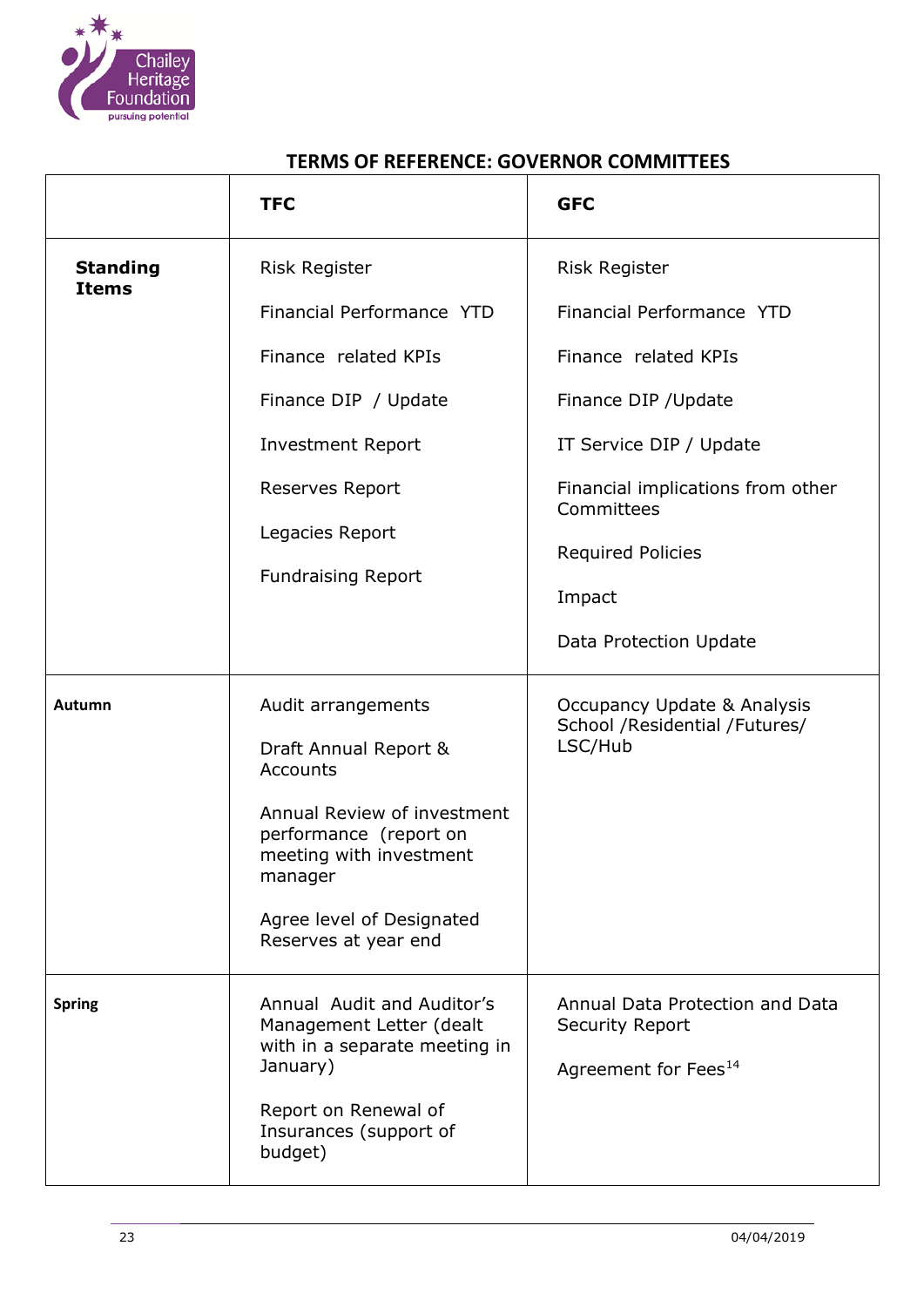

| Summer | <b>Budget Meeting</b>                                                                      |                                                                             |
|--------|--------------------------------------------------------------------------------------------|-----------------------------------------------------------------------------|
|        | Financial Performance YTD                                                                  |                                                                             |
|        | Annual Budget Proposals including any fee and salary changes and<br>insurance requirements |                                                                             |
|        | Capital Budget                                                                             |                                                                             |
|        | Rolling 3 year operating and capital projections and 3 year cashflow                       |                                                                             |
| Summer |                                                                                            | Occupancy Projection for budget<br>School /Residential /Futures/<br>LSC/Hub |
|        |                                                                                            | Annual Terms of Reference                                                   |
|        |                                                                                            | Annual Report from IT Manager                                               |

|                           | <b>Name</b>          | Role                                     |
|---------------------------|----------------------|------------------------------------------|
| <b>Members</b><br>2017-18 | Mike Atkinson **     | Chair of Governors' Finance<br>Committee |
|                           | David Crowther**     | <b>Chair of Trustees' Committee</b>      |
|                           | Jenny Clark**        | <b>Governor and Trustee</b>              |
|                           | Alison Grover **     | <b>Governor and Trustee</b>              |
|                           | Robin Meyer **       | Trustee                                  |
| <b>Attended by</b>        | Helen Hewitt**       | <b>Chief Executive</b>                   |
|                           | Jane Cope**          | Director of Finance                      |
|                           | <b>Richard Green</b> | Deputy Head                              |
|                           | Denise Banks         | Director of Social Care                  |

\*\* Trustees' Finance Committee

<sup>5</sup> Increased each April from 2016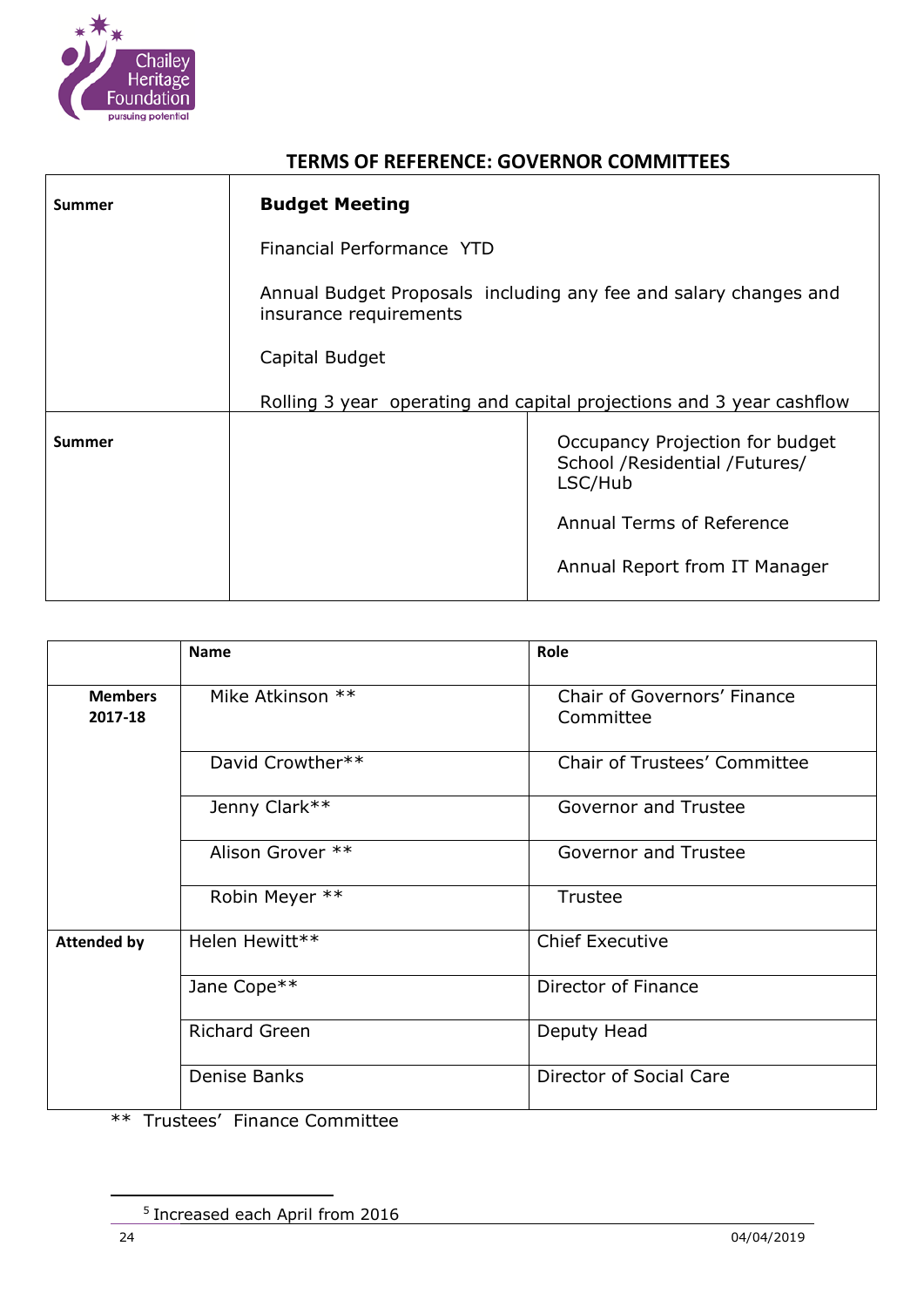

|                                            | <b>Safeguarding Committee</b>                                                                                                                                                                                                                                                                                                                                                                                                                                                                                                                                                                                                                                                                                                                                                                                                                                                                                         |  |
|--------------------------------------------|-----------------------------------------------------------------------------------------------------------------------------------------------------------------------------------------------------------------------------------------------------------------------------------------------------------------------------------------------------------------------------------------------------------------------------------------------------------------------------------------------------------------------------------------------------------------------------------------------------------------------------------------------------------------------------------------------------------------------------------------------------------------------------------------------------------------------------------------------------------------------------------------------------------------------|--|
|                                            |                                                                                                                                                                                                                                                                                                                                                                                                                                                                                                                                                                                                                                                                                                                                                                                                                                                                                                                       |  |
| Nature of the<br><b>Committee</b>          | A committee of the Governing Board meeting regularly, three<br>times a year                                                                                                                                                                                                                                                                                                                                                                                                                                                                                                                                                                                                                                                                                                                                                                                                                                           |  |
|                                            | This Committee will have an overview of                                                                                                                                                                                                                                                                                                                                                                                                                                                                                                                                                                                                                                                                                                                                                                                                                                                                               |  |
|                                            | Members are expected: to<br>know the services well and to observe what goes on in<br>services through focus visits, drop ins etc. and to become<br>known to staff.<br>have an good understanding of statutory guidance in<br>$\bullet$<br>relation to safeguarding and to keep up to date with changes<br>to KCSIE and Working Together<br>support the safeguarding governor in fulfilling their role and<br>$\bullet$<br>secure the highest standards and compliance<br>contribute to the critical appraisal of safeguarding within<br>services, understanding strengths and areas for<br>improvement<br>develop an understanding of the clinical roles undertaken by<br>$\bullet$<br>CHF staff, clinical governance and risk<br>Given the sensitive and confidential nature of discussions at this<br>committee, governors are reminded to the Foundation's policy<br>confidentiality and any other relevant policy |  |
| <b>Link Manager</b>                        | Simon Yates Headteacher and Safeguarding Lead for the<br>Foundation                                                                                                                                                                                                                                                                                                                                                                                                                                                                                                                                                                                                                                                                                                                                                                                                                                                   |  |
| Scope of<br><b>Responsibilities</b>        | 2) All aspects of safeguarding<br>3) Clinical Practice and Governance<br>4) Risk Management in relation to safeguarding, accidents,<br>incidents and clinical practice<br>5) Impact<br>6) Policy and Procedures                                                                                                                                                                                                                                                                                                                                                                                                                                                                                                                                                                                                                                                                                                       |  |
| <b>Specific</b><br><b>Responsibilities</b> | 1. Safeguarding                                                                                                                                                                                                                                                                                                                                                                                                                                                                                                                                                                                                                                                                                                                                                                                                                                                                                                       |  |
|                                            | a) To ensure managers are compliant with all regulatory<br>requirements relating to safeguarding including to notifications,<br>training, and working with other agencies.                                                                                                                                                                                                                                                                                                                                                                                                                                                                                                                                                                                                                                                                                                                                            |  |
|                                            | b) To secure that effective policies processes are in place to keep<br>children and young people safe for the child protection                                                                                                                                                                                                                                                                                                                                                                                                                                                                                                                                                                                                                                                                                                                                                                                        |  |
|                                            | c) To receive and scrutinise a termly report and case work<br>overview by the safeguarding lead                                                                                                                                                                                                                                                                                                                                                                                                                                                                                                                                                                                                                                                                                                                                                                                                                       |  |
|                                            | d) To receive a termly report analysing attendance at school                                                                                                                                                                                                                                                                                                                                                                                                                                                                                                                                                                                                                                                                                                                                                                                                                                                          |  |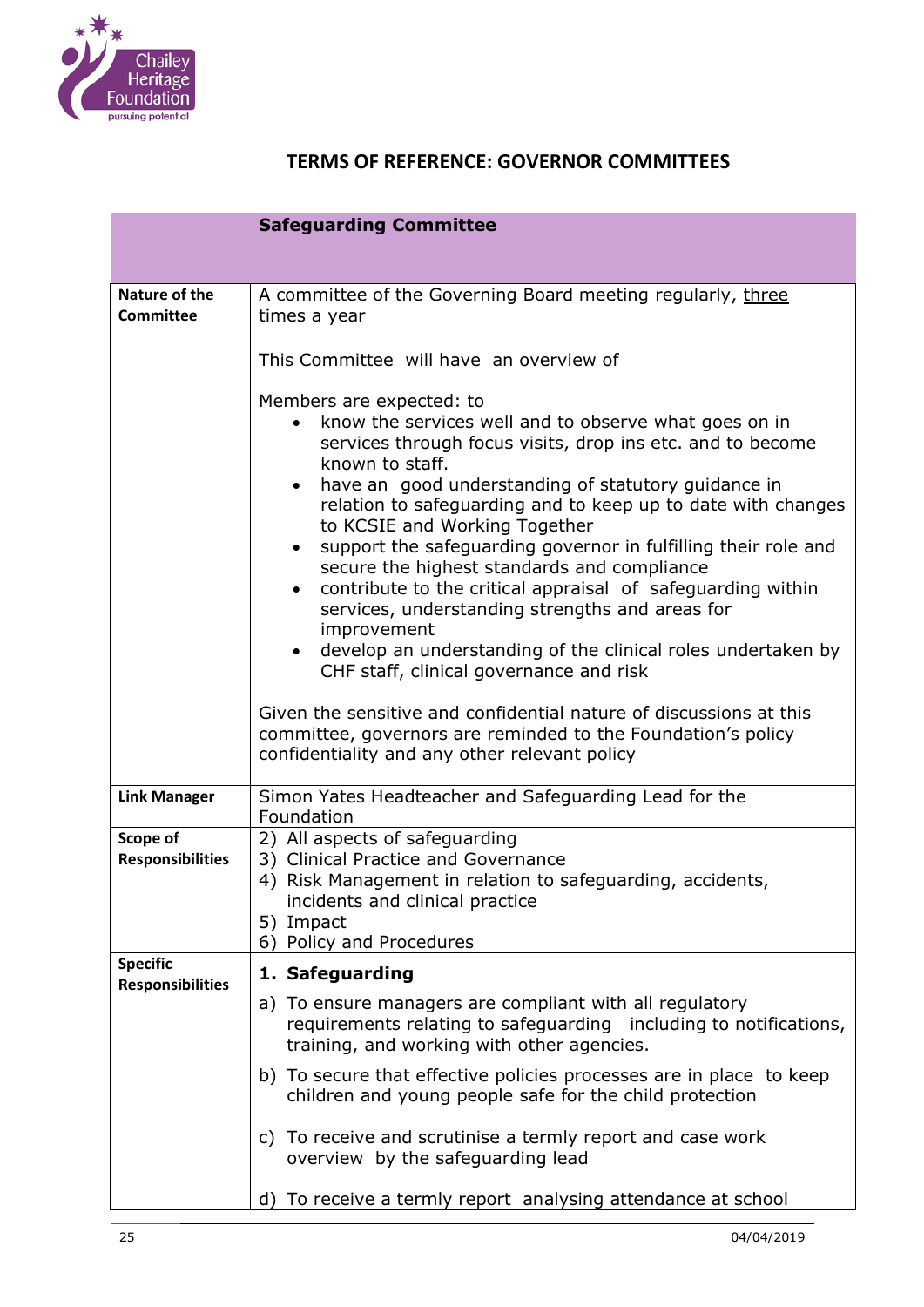

 $\Gamma$ 

T

## **TERMS OF REFERENCE: GOVERNOR COMMITTEES**

| e) To review and approve the Foundation's safeguarding policy at<br>least annually <sup>15</sup>                                                                                                                                                                                |
|---------------------------------------------------------------------------------------------------------------------------------------------------------------------------------------------------------------------------------------------------------------------------------|
| f) To receive reports on safeguarding training and refreshers for<br>the Foundation's workforce and to ensure that there are<br>effective systems in place to ensure that the Foundation meets<br>statutory requirements                                                        |
| g) To monitor progress on the implementation improvement plans<br>or action plans related to safeguarding                                                                                                                                                                       |
| h) To have oversight - through the safeguarding governor $-$ of all<br>investigations related to serious safeguarding incidents or<br>whistleblowing allegations and, be assured that lessons learned<br>any actions required are implemented in a timely and effective<br>way. |
| i) To receive and recommend to Trustees an annual report on<br>safeguarding from the Foundation Safeguarding Lead                                                                                                                                                               |
| 2. Medicines and Clinical Practice                                                                                                                                                                                                                                              |
| a) For School and Residences                                                                                                                                                                                                                                                    |
| i. To receive reports on issues from the Medicines Forum and<br>Joint Medicines Working Group and to offer advice and<br>support in securing safe practice                                                                                                                      |
| ii. To keep under review arrangements for clinical training,<br>assessment and sign off for CHF staff                                                                                                                                                                           |
| iii. To oversee the implementation of new systems of medicines<br>and clinical procedures including the MSOP                                                                                                                                                                    |
| b) For Community Services - LSC Pathways I                                                                                                                                                                                                                                      |
| i. To be part of the clinical governance arrangements for CHF's<br>community services and ensure that appropriate<br>arrangements are in place for the professional supervision<br>and support of the clinical lead                                                             |
| ii. To oversee the implementation of new systems of medicines<br>and clinical procedures and approve the CHF MSOP for<br>Community Services and any in year changes                                                                                                             |

<sup>&</sup>lt;sup>15</sup> Generally after the annual report on safeguarding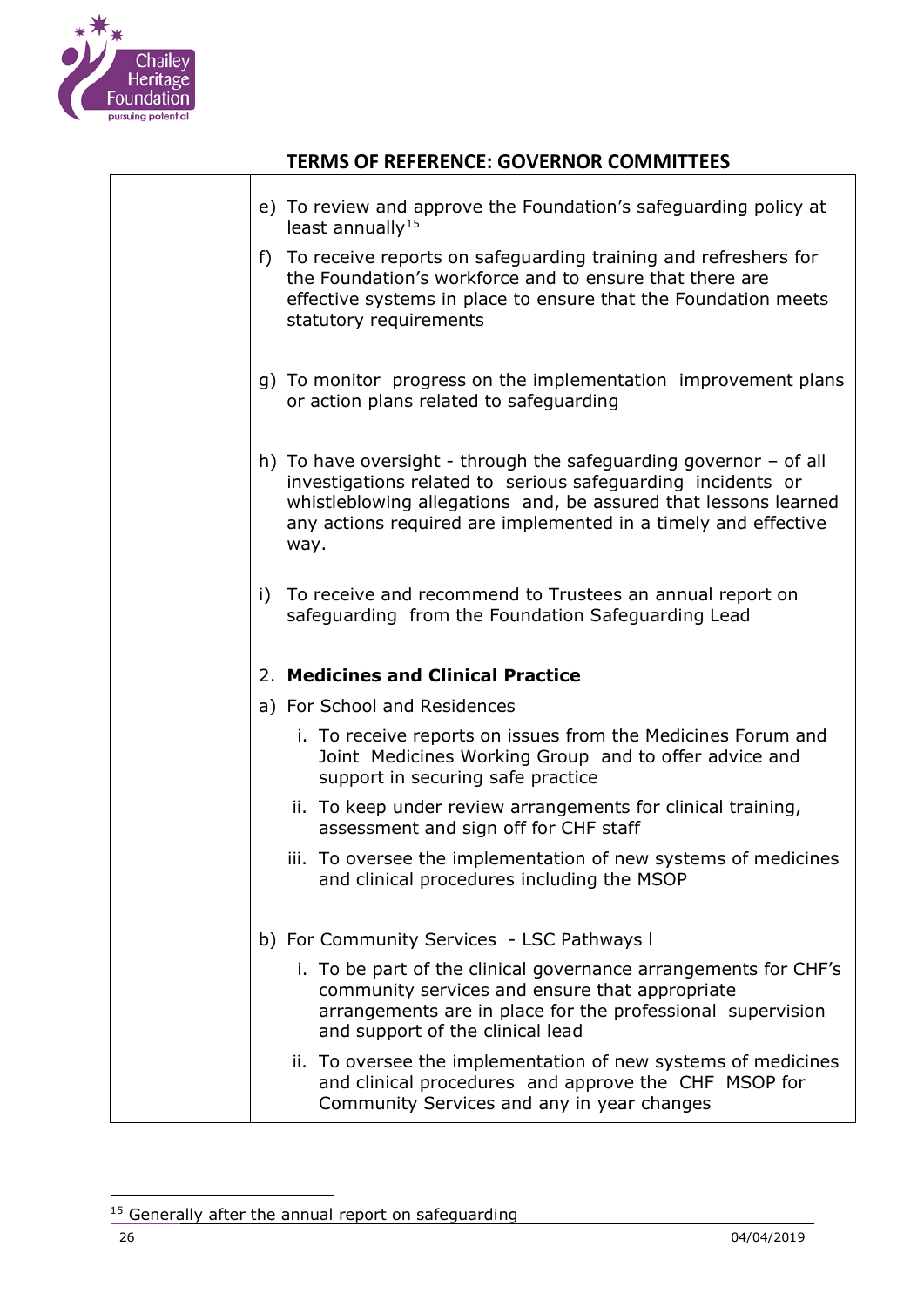

|                       | iii. To ensure that the clinical practice in Community Services is                                                                                                                                                                    |
|-----------------------|---------------------------------------------------------------------------------------------------------------------------------------------------------------------------------------------------------------------------------------|
|                       | of a high quality and follows, as far as practicable, s NHS<br>good practice support                                                                                                                                                  |
|                       | iv. To oversee the implementation of the clinical elements of the<br><b>Community Services Action Plan</b>                                                                                                                            |
|                       |                                                                                                                                                                                                                                       |
|                       | 3. General                                                                                                                                                                                                                            |
|                       | a) To have oversight of joint arrangements with Chailey Clinical<br>Services for the management of safeguarding, accidents and<br>incidents within school and residential services                                                    |
|                       | b) To monitor the statutory referrals to the relevant agencies for<br>adults and for children                                                                                                                                         |
|                       | c) To monitor trends and implementation of proposed actions in<br>reported incidents relating to / lessons learned                                                                                                                    |
|                       | safeguarding<br>$\bullet$                                                                                                                                                                                                             |
|                       | accidents and incidents                                                                                                                                                                                                               |
|                       | medicines errors                                                                                                                                                                                                                      |
|                       | 4. Risk                                                                                                                                                                                                                               |
|                       |                                                                                                                                                                                                                                       |
|                       | a) To have oversight of the strategic and operational risks<br>associated with service delivery, to review the risks and their<br>mitigation.                                                                                         |
|                       | b) To take a view on what levels of risk can be managed safely and<br>be satisfied that mitigations are safe and effective,                                                                                                           |
|                       | c) To ensure, that where risks relate to Health and Safety, any<br>concerns are notified to the Estates Manager and, where<br>necessary, referred to the Estates Committee                                                            |
|                       | d) To escalate to the Chair of Governors, Chief Executive and<br>Governing Board any such risks with the Committee consider to<br>be rapidly increasing or diminishing and to offer advice on any<br>new mitigation actions required. |
| <b>Standing Items</b> |                                                                                                                                                                                                                                       |
|                       | 1. Safeguarding (HT)<br>a. Safeguarding Governor's Report                                                                                                                                                                             |
|                       | b. Termly Safeguarding Report including                                                                                                                                                                                               |
|                       | Case work overview including E safety<br>Issues arising for Joint Safeguarding Working Group                                                                                                                                          |
|                       | c. Safeguarding Training Report                                                                                                                                                                                                       |
|                       | d. Attendance Report and analysis (DHT)                                                                                                                                                                                               |
|                       | Clinical Practice (DOSC)<br>2.                                                                                                                                                                                                        |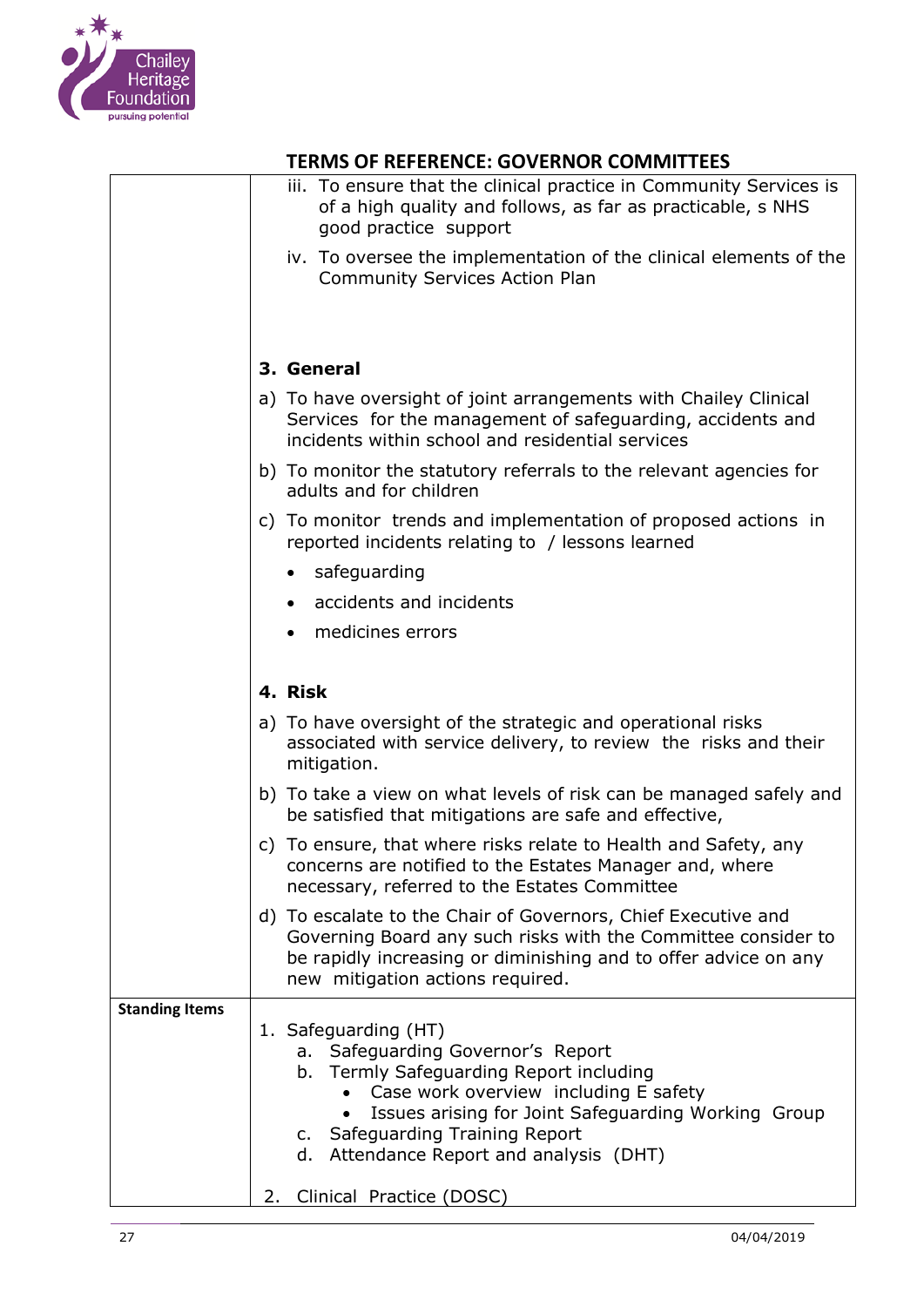

|               | a. Data report<br><b>Clinical Training</b><br>i.<br>Meds Errors<br>ii.<br>iii. Accidents & Incidents including restraints & DOLs<br>iv. MCA applications           |  |
|---------------|--------------------------------------------------------------------------------------------------------------------------------------------------------------------|--|
|               | b. Issues arising from Medicines Forum (with SCFT)<br>c. Issues raised by Joint Meds Working Group<br>d. Issues raised by the Clinical Lead for Community Services |  |
|               | Policies and Procedures<br>3.                                                                                                                                      |  |
|               | Risk Register Review<br>4.                                                                                                                                         |  |
| Autumn        | Annual Foundation Safeguarding Report for the Trustee Board                                                                                                        |  |
|               | Annual Review of Safeguarding Policy                                                                                                                               |  |
| <b>Spring</b> | Annual Report from the Clinical Lead (Community Services)                                                                                                          |  |
| <b>Summer</b> | Annual Report on Advocacy                                                                                                                                          |  |
| Quorum        | <b>Three Governors</b>                                                                                                                                             |  |

|                    | <b>Name</b>                  | Role                       |
|--------------------|------------------------------|----------------------------|
| <b>Members</b>     | Paul Crawford                | <b>Appointed Governor</b>  |
|                    | Nicola Elson                 | <b>Appointed Governor</b>  |
|                    | Peter Griffiths              | Appointed Governor         |
|                    | Sarah Healey - (SG Governor) | <b>Appointed Governor</b>  |
|                    | Carole Oram                  | Parent governor            |
|                    | Deirdre Prower               | Appointed Governor         |
| <b>Attended by</b> | <b>Simon Yates</b>           | <b>Headteacher Link</b>    |
|                    | Denise Banks                 | Director of Social Care    |
|                    | <b>Richard Green</b>         | Deputy Head - Safeguarding |